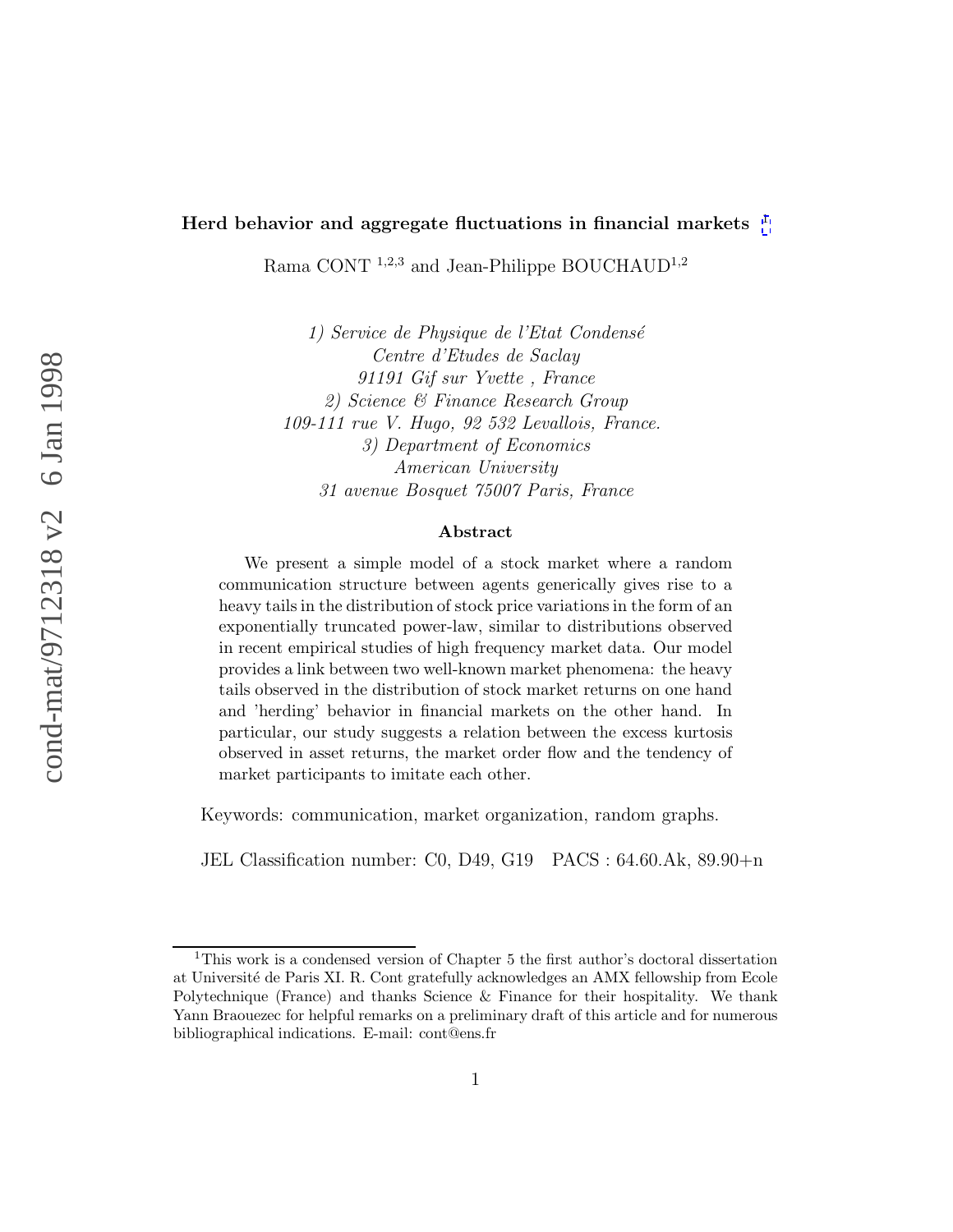Empirical studies of the fluctuations in the price of various financial assets have shown that distributions of stock returns and stock price changes have fat tails that deviate from the Gaussian distribution [[38, 39](#page-20-0), [12](#page-18-0), [27](#page-19-0), [42](#page-20-0), [14,](#page-18-0) [43\]](#page-21-0) especially for intraday time scales [\[14](#page-18-0)]. These fat tails, characterized by a significant excess kurtosis, persist even after accounting for heteroskedasticity in the data [\[9\]](#page-18-0). The heavy tails observed in these distributions correspond to large fluctuations in prices, "bursts" of volatility which are difficult to explain only in terms of variations in fundamental economic variables [[47](#page-21-0)].

The fact that significative fluctuations in prices are not necesarily related to the arrival of information [\[16\]](#page-18-0) or to variations in fundamental economic variables [\[47\]](#page-21-0) leads to think the high variability present in stock market returns may correspond to collective phenomena such as crowd effects or "herd" behavior.

Although herding in financial markets is by now relatively well documented empirically, there have been few theoretical studies on the implications of herding and imitation for the statistical properties of market demand and price fluctuations. In particular some questions one would like to answer is: how does the presence of herding modify the distribution of returns? What are the implications of herding for relations between market variables such as order flow and price variability? These are some of the questions which have motivated our study.

The aim of the present study is to examine, in the framework of a simple model, how the existence of herd behavior among market participants may generically lead to large fluctuations in the aggregate excess demand, described by a heavy-tailed non-Gaussian distribution. Furthermore we explore how empirically measurable quantities such as the excess kurtosis of returns and the average order flow may be related to each other in the context of our model. Our approach provides a quantitative link between the two issues discussed above: the heavy tails observed in the distribution of stock market returns on one hand and the herd behavior observed in financial markets on the other hand.

The article is divided into four sections. Section 1 reviews well known empirical facts about the heavy-tailed nature of the distribution of stock returns and various models proposed to account for it. Section 2 presents previous empirical and theoretical work on herding and imitation in financial markets in relation to the present study. Section 3 discusses the statistical properties of excess demand resulting from the aggregation of of a large number of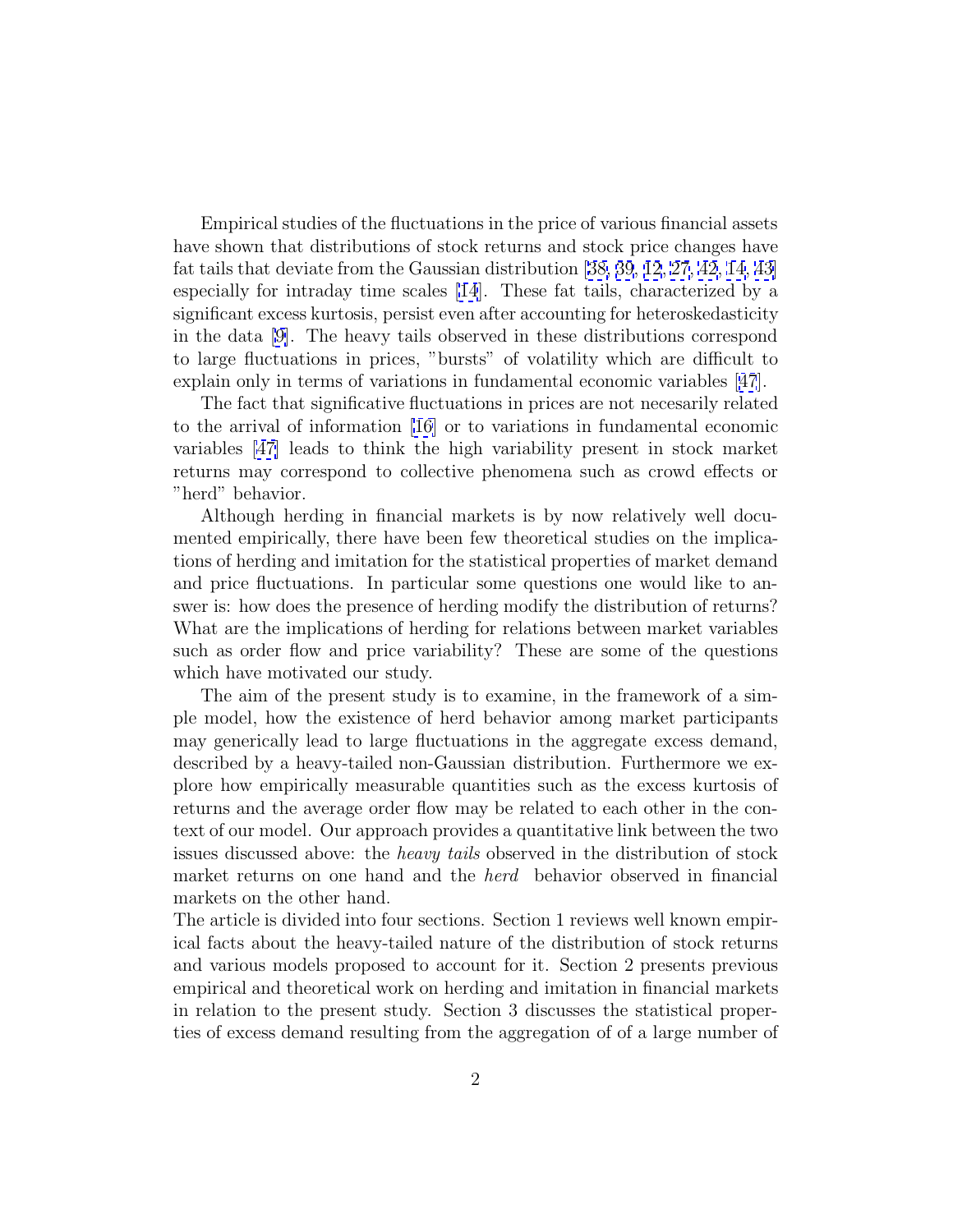random individual demands in a market. Section 4 defines our model and presents analytical results. Section 5 interprets the results in economic terms, compares them to empirical data and discusses possible extensions. Details of calculations are given in the appendices.

# **1 The heavy-tailed nature of asset return distributions**

It is by now a well known fact that the distribution of returns of almost all financial assets -stocks, indexes and futures- exhibit a slow asymptotic decay that deviates from a normal distribution. This is quantitatively reflected in the excess kurtosis, defined as:

$$
\kappa = \frac{\mu_4}{\sigma^4} - 3 \tag{1}
$$

where  $\mu_4$  is the fourth central moment and  $\sigma$  the standard deviation of the returns.  $\kappa$  should be zero for a normal distribution but ranges between 2 and 50 for daily returns [[12](#page-18-0), [43](#page-21-0)] and is even higher for intraday data. Careful study of the tails of the distribution shows an exponential decay for most assets [[14,](#page-18-0) [40](#page-20-0)].

Many statistical models have been put forth to account for the heavy tails observed in the distribution of asset returns. Well known examples are Mandelbrot's stable paretian hypothesis [[38\]](#page-20-0) the mixture of distributions hypothesis [\[13](#page-18-0)], and models based on conditional heteroskedasticity [\[18](#page-19-0)].

It is well known that in the presence of heteroskedasticity, the unconditional distribution of returns will have heavy tails. In most models based on heteroskedasticity, the process of return is assumed to be conditionally Gaussian : the shocks are "locally" Gaussian and the non-Gaussian character of the unconditional distribution is an effect of aggregation. It is obtained by superposing a large number of local Gaussian shocks. In this description, sudden movements in prices are interpreted as corresponding to a high value of conditional variance.

On one hand, it has been shown that although conditional heteroskedasticity does lead to fat-tails in unconditional distributions, ARCH-type models cannot fully account for the kurtosis of returns [[29](#page-19-0), [9\]](#page-18-0). On the other hand, from a theoretical point of view there is no a priori reason to postulate that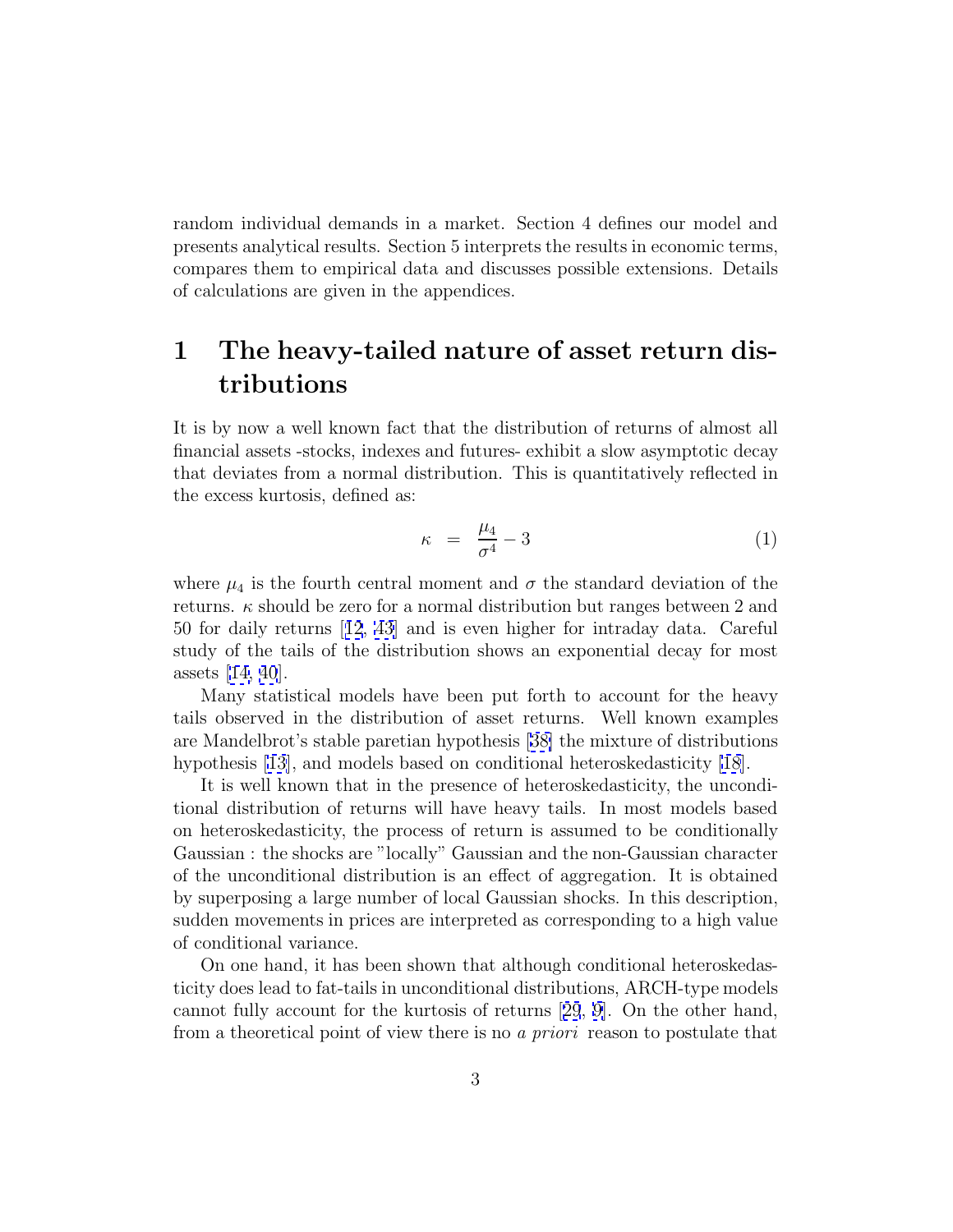returns are conditionally normal: although conditional normality is convenient for parameter estimation of the resulting model, non-normal conditional distributions possess the same qualitative features as for volatility clustering while accounting better for heavy tails. Gallant and Tauchen [\[23\]](#page-19-0) report significant evidence of both conditional heteroskedasticity and conditional non-normality in the daily NYSE value-weighted index. Similarly, Engle and Gonzalez-Rivera [[17](#page-18-0)] show that when a  $GARCH(1,1)$  model is used for the conditional variance of stock returns the conditional distribution has considerable kurtosis, especially for small firm stocks. Indeed several authors have proposed GARCH-type models with non-normal conditional distributions [[9](#page-18-0)].

Stable distributions [[38](#page-20-0)] offer an elegant alternative to heteroskedasticity for generating fat tails, with the advantage that they have a natural interpretation in terms of aggregation of a large number of individual contributions of agents to market fluctuations: indeed, stable distribution may be obtained as limit distributions of sums of independent or weakly dependent random variables, a property which is not shared by alternative models. Unfortunately, the infinite variance property of these distributions is not observed in empirical data: sample variances do not increase indefinitely with sample size but appear to stabilize at a certain value for large enough data sets. We will discuss stable distributions in more detail in Section 3.

A third approach, first advocated by Clark [[13\]](#page-18-0), is to model stock returns by a subordinated process, typically subordinated Brownian motion. This amounts to stipulating that through a "stochastic time change" one can transform the complicated dynamics of the price process into Brownian motion or some other simple process. It can be shown that, depending on the choice of the subordinator, one can obtain a wide range of distributions for the increments all of which possess heavy tails i.e. positive excess kurtosis. As a matter of fact, even stable distributions may be obtained as a subordinated Brownian motion. In the original approach of Clark [\[13\]](#page-18-0), the subordinator was taken to be trading volume. Other choices which have been proposed are the number of trades [[24](#page-19-0)] or other local measures of market activity. However, none of these choices for the subordinator lead to a normal distribution for the increments of the time-changed process, indicating that large fluctuations in price may not be completely explained by large fluctuations in trading volume or number of trades.

In short, although heteroskedasticity and time deformation partly explain the kurtosis of asset returns, they do not explain it quantitatively: even after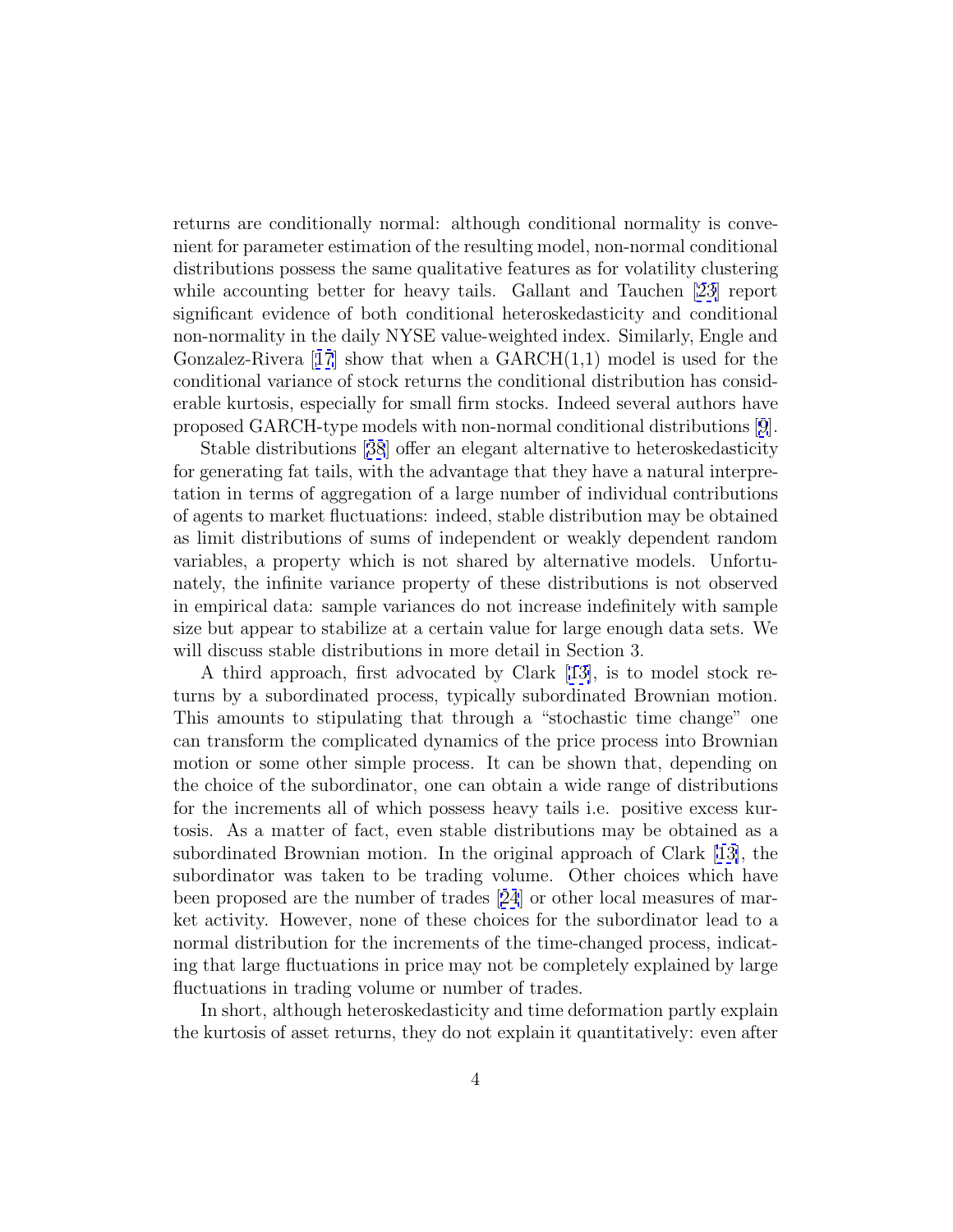accounting for these effects, one is left with an important residual kurtosis in the resulting transformed time series. Moreover, these approaches are not based on any particular model of the market phenomenon generating the data that they attempt to describe.

Recent works by Bak, Paczuski and Shubik [[3\]](#page-17-0) and Caldarelli, Marsili and Zhang [[11](#page-18-0)] have tried to explain the heavy tailed nature of return distributions as an emergent property in a market where fundamentalist traders interact with noise traders. Bak, Paczuski and Shubik consider several types of trading rules and study the resulting statistical properties for the time series of asset prices in each case. Computer simulations of their model do seem to yield fat-tailed distributions for asset returns which at least qualitatively resemble empirical distributions of stock returns, showing that the appearance of fat-tailed distributions can be regarded as an emergent property in large markets. However, the model has two drawbacks: first, it is a fairly complicated model with many ingredients and parameters and it is difficult to see how each ingredient of the model affects the results obtained, which in turn diminishes its explanatory power. Second, the complexity of the model does not allow explicit calculations to be performed, preventing the model parameters to be compared with empirical values.

We present here an alternative approach which, by modeling the communication structure between market agents as a random graph, proposes a simple mechanism accounting for some non-trivial statistical properties of stock price fluctuations. Although much more rudimentary and containing fewer ingredients than the model proposed by Bak, Paczuski and Shubik, our model allows for analytic calculations to be performed, thus enabling us to interpret in economic terms the role of each of the parameters introduced. The basic intuition behind our approach is simple: interaction of market participants through imitation can lead to large fluctuations in aggregate demand, leading to heavy tails in the distribution of returns.

### **2 Herd behavior in financial markets**

A number of recent studies have considered mimetic behavior as a possible explanation for the excessive volatility observed in financial markets [\[5](#page-18-0), [47](#page-21-0), [49](#page-21-0)]. The existence of herd behavior in speculative markets has been documented by a certain number of studies: Scharfstein and Stein [[44\]](#page-21-0) discuss evidence of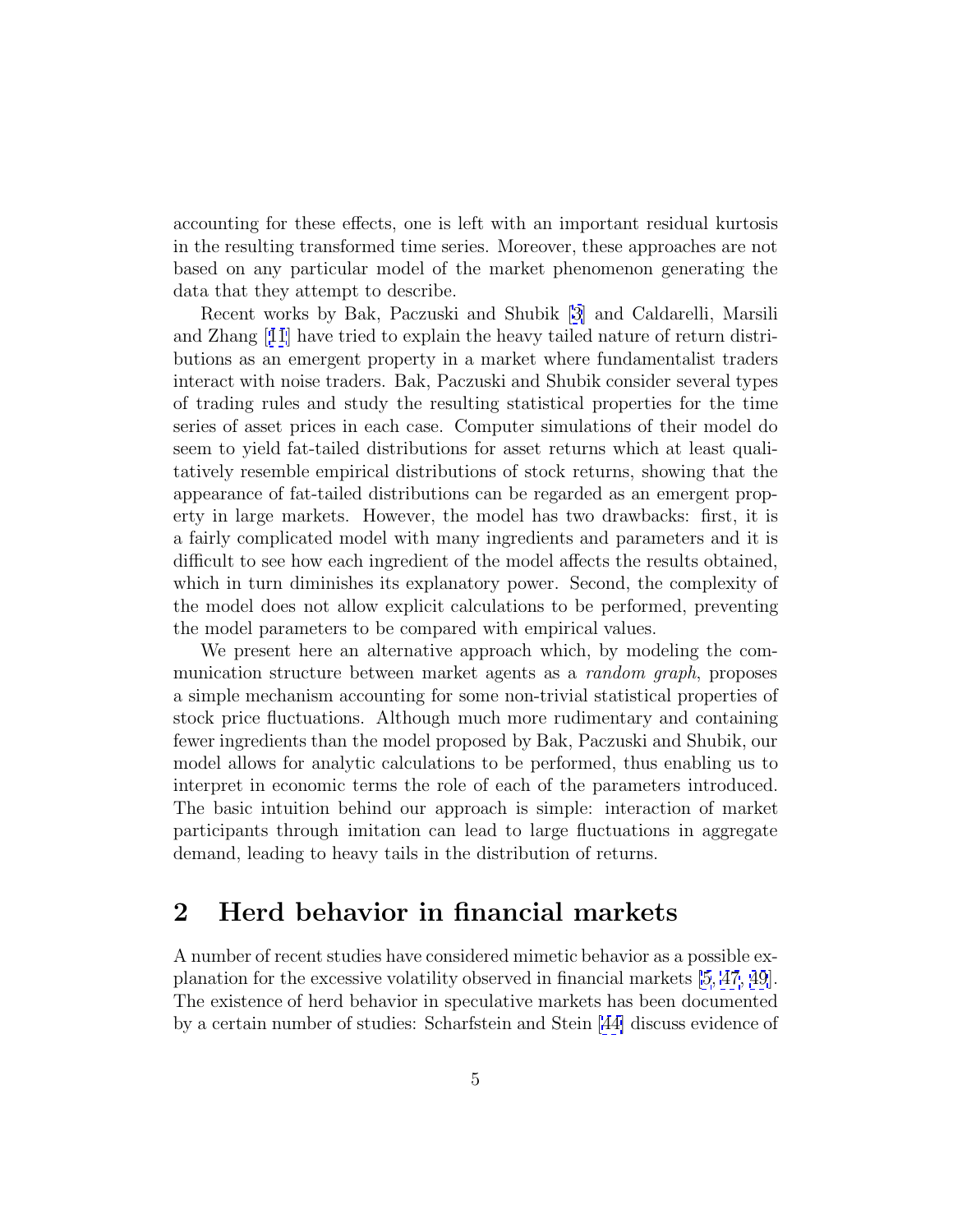herding in the behavior of fund managers, Grinblatt *et al.* [\[26\]](#page-19-0) report herding in mutual fund behavior while Trueman [[50](#page-21-0)] and Welch [[51](#page-21-0)] show evidence for herding in the forecasts made by financial analysts.

On the theoretical side several studies have shown that, in a market with noise traders, herd behavior is not necessarily "irrational" in the sense that it may be compatible with optimizing behavior of the agents [[48](#page-21-0)]. Other motivations may be invoked for explaining imitation in markets, such as "group pressure" [\[6,](#page-18-0) [44\]](#page-21-0).

Various models of herd behavior have been considered in the literature, the most well known approach being that of Bannerjee [\[4](#page-17-0), [5](#page-18-0)] and Bikhchandani et al. [[6](#page-18-0)]. In these models, individuals attempt to infer a parameter from noisy observations and decisions of other agents, typically through a Bayesian procedure, giving rise to "information cascades" [\[6](#page-18-0)]. An important feature of these models is the sequential character of the dynamics: individuals make their decisions one at a time, taking into account the decisions of the individuals preceding them. The model therefore assumes a natural way of ordering the agents. This assumption seems unrealistic in the case of financial markets: orders from various market participants enter the market simultaneously and it is the interplay between different orders that determines aggregate market variables<sup>2</sup>.

Non-sequential herding has been studied in a Bayesian setting by Orléan [[41](#page-20-0)] in a framework inspired by the Ising model. Orléan considers imitation between agents in which any two agents have the same tendency to imitate each other. In terms of aggregate variables, this model leads either to a Gaussian distribution when the imitation is weak, or to a bimodal distribution with non-zero modes, which Orléan interprets as corresponding to collective market phenomena such as crashes or panics. In neither case does one obtain a heavy-tailed unimodal distribution centered at zero such as those observed for stock returns.

The approach proposed in this paper is different from both approaches described above. Our model is different from that in [\[4](#page-17-0), [6](#page-18-0)]. in that herding is not sequential. The unrealistic nature of the results in [[41](#page-20-0)] result from the fact that all agents are assumed to imitate each other to the same degree.

<sup>&</sup>lt;sup>2</sup>Bikhchandani et al  $[6]$  $[6]$  do not consider their model as applicable to financial markets but for another reason: they remark that as the herd grows, the cost of joining it will also grow, discouraging new agents to join. This aspect, which is not taken into account by their model, is again unavoidable to the sequential character of herd formation.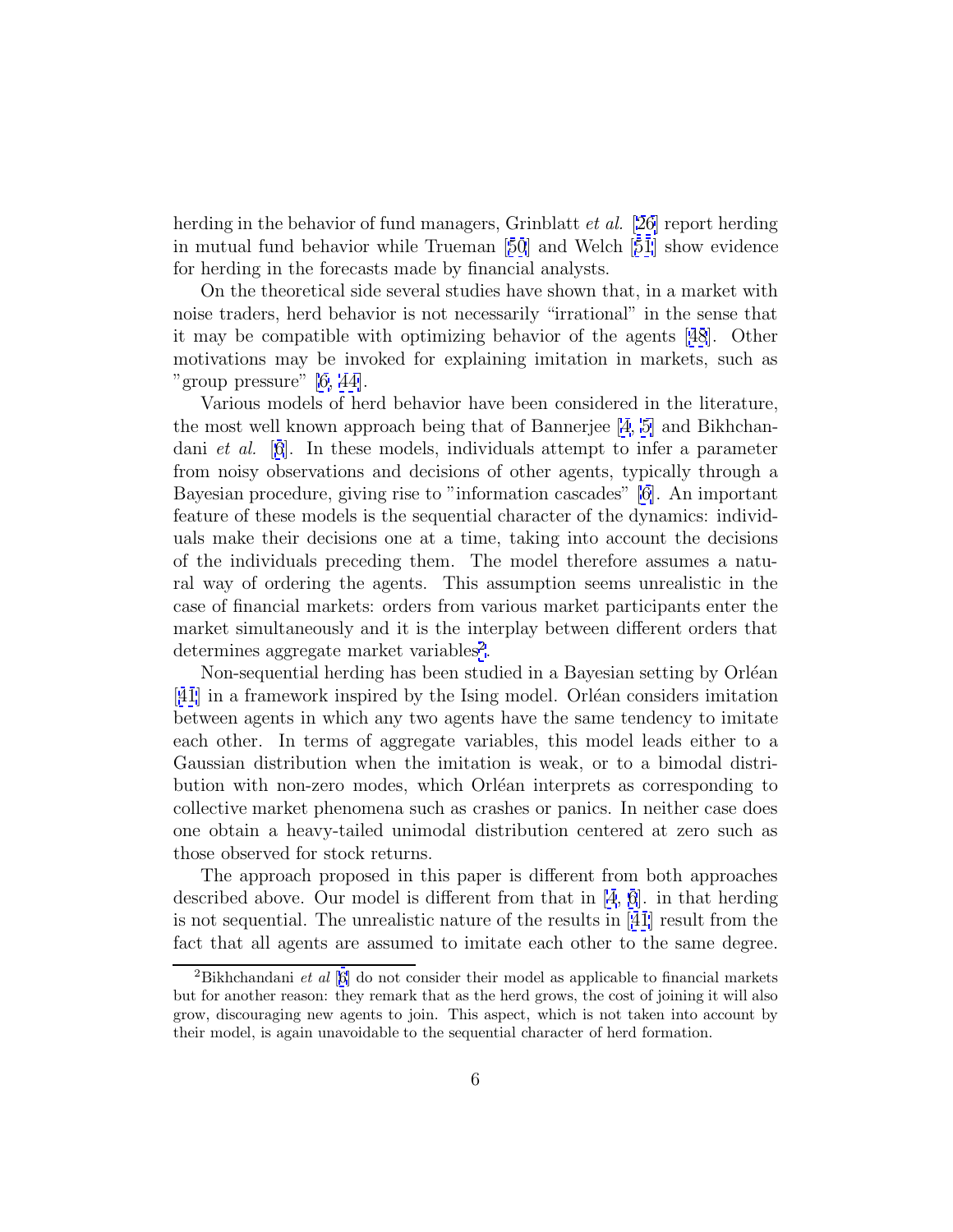<span id="page-6-0"></span>We avoid this problem by considering the random formation of groups of agent who imitate each other but such that different groups of agents make independent decisions, which allows for a heterogeneous market structure. More specifically, our approach considers the interactions between agents as resulting from a *random* communication structure, as explained below.

## **3 Aggregation of random individual demands**

Consider a stock market with N agents, labeled by an integer  $1 \leq i \leq N$ , trading in a single asset, whose price at time t will be denoted  $x(t)$ . During each time period, an agent may choose either to buy the stock, sell it or not to trade. The demand for stock of agent i is represented by a random variable  $\phi_i$ , which can take the values 0, -1 or +1: a positive value of  $\phi_i$ represents a "bull"- an agent willing to buy stock-, a negative value a "bear", eager to sell stock while  $\phi_i = 0$  means that agent i does not trade during a given period. The random character of individual demands may be due either to heterogeneous preferences or to random resources of the agents, or both. Alternatively, it may result from the application by the agents of simple decision rules, each group of agents using a certain rule. However, in order to focus on the effect of herding, we do not explicitly model the decision process leading to the individual demands and model the result of the decision process as a random variable  $\phi_i$ . In contrast with many binary choice models in the microeconomics literature, we allow for an agent to be inactive i.e. not to trade during a given time period  $t$ . This, as we shall see below, is important for deriving our results.

Let us consider for simplification that, during each time period, an agent may either trade one unit of the asset or remain inactive. The demand of the agent i is then represented by  $\phi_i \in \{-1, 0, +1\}, \phi_i = -1$  representing a sell order. The aggregate excess demand for the asset at time  $t$  is therefore simply

$$
D(t) = \sum_{i=1}^{N} \phi_i(t) \tag{2}
$$

given the algebraic nature of the  $\phi_i$ . The marginal distribution of agent is individual demand will is assumed to be symmetric :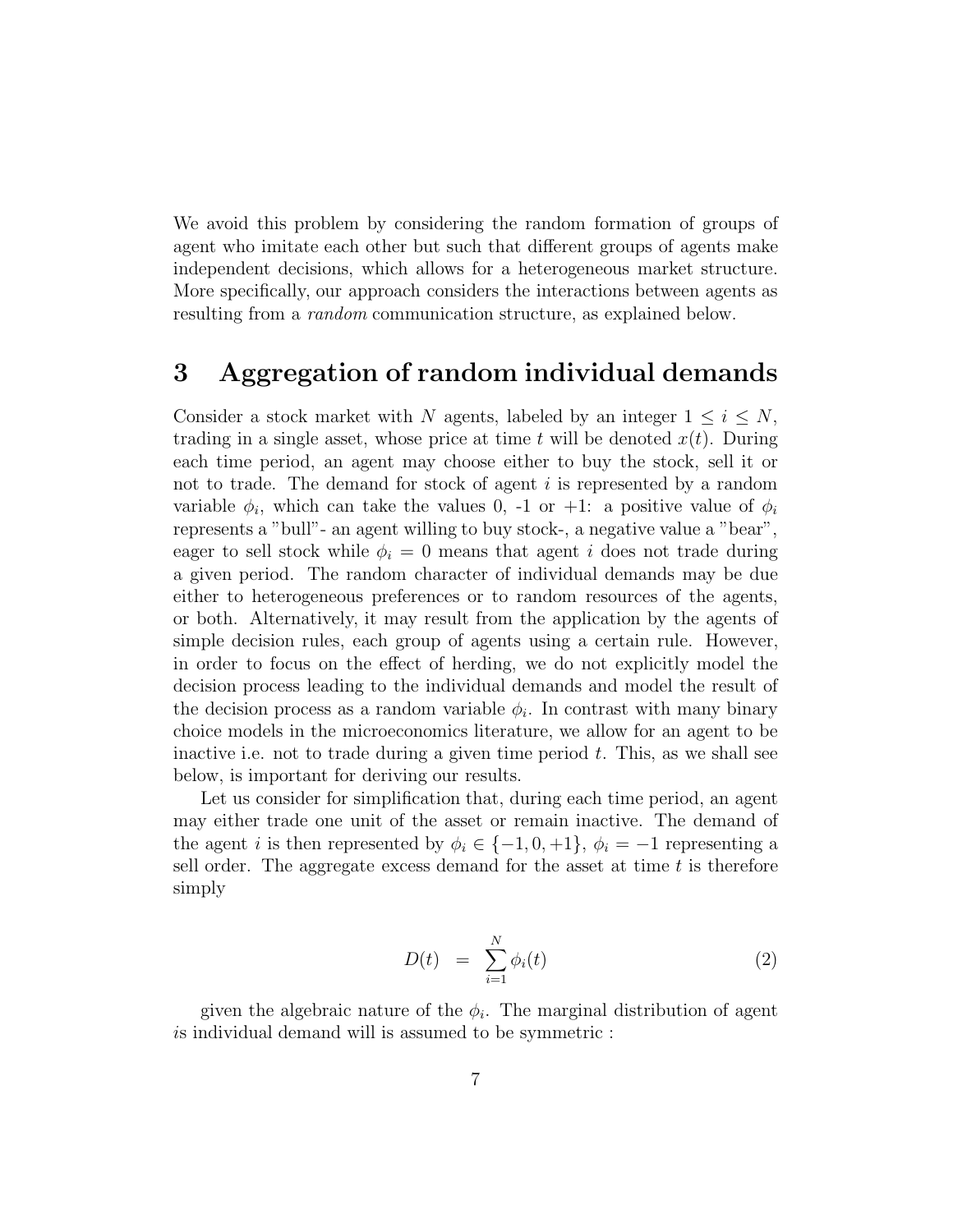$$
P(\phi_i = +1) = P(\phi_i = -1) = a \qquad P(\phi_i = 0) = 1 - 2a
$$

<span id="page-7-0"></span>such that the average aggregate excess demand is zero i.e. the market is considered to fluctuate around equilibrium. A value of  $a < 1/2$  allows for a finite fraction of agents not to trade during a given period.

We are concerned here with obtaining a result which could then be compared with actual market data and the short term excess demand is not an easily observable quantity. Also, most of the studies on the statistical properties of financial time series have been done on returns, log returns or price changes. We therefore need to relate the aggregate excess demand in a given period to the return or price change during that period. The aggregate excess demand has an impact on the price of the stock, causing it to rise if the excess demand is positive, to fall if it is negative. A common specification, which is compatible with standard tatonnement ideas, is to assume a proportionality between price change (or return) and excess demand:

$$
\Delta x = x(t+1) - x(t) = \frac{1}{\lambda} \sum_{i=1}^{N} \phi_i(t)
$$
 (3)

where  $\lambda$  is a factor measuring the liquidity or, more precisely, the *market* depth [[32](#page-20-0)]: it is the excess demand needed to move the price by one unit: it measure the sensitivity of price to fluctuations in demand. Eq. (3), emphasizes the price impact of the order flow as opposed to other possible causes for price fluctuations. Eq.(3) may be considered either in absolue terms with  $x(t)$ being the price, or as representing *relative* variations of the price,  $x(t)$  then being considered as the log of the price and its increment as the instantaneous return. The latter has the advantage of guaranteeing the positivity of the price but for short-run dynamics the two specifications do not differ substantially since the two quantities have the same empirical properties. A similar model for the price impact of trades has been considered by Hausman, Lo and MacKinlay [[28\]](#page-19-0). Although in the long run economic factors other than short term excess demand may influence the evolution of the asset price, resulting in mean-reversion or more complex types of behavior, we focus here on the short-run behavior of prices, for example on intra-day time scales in the case of stock markets, so this approximation seems reasonable. The linear nature of this relation may also be questioned: indeed, some empirical studied seem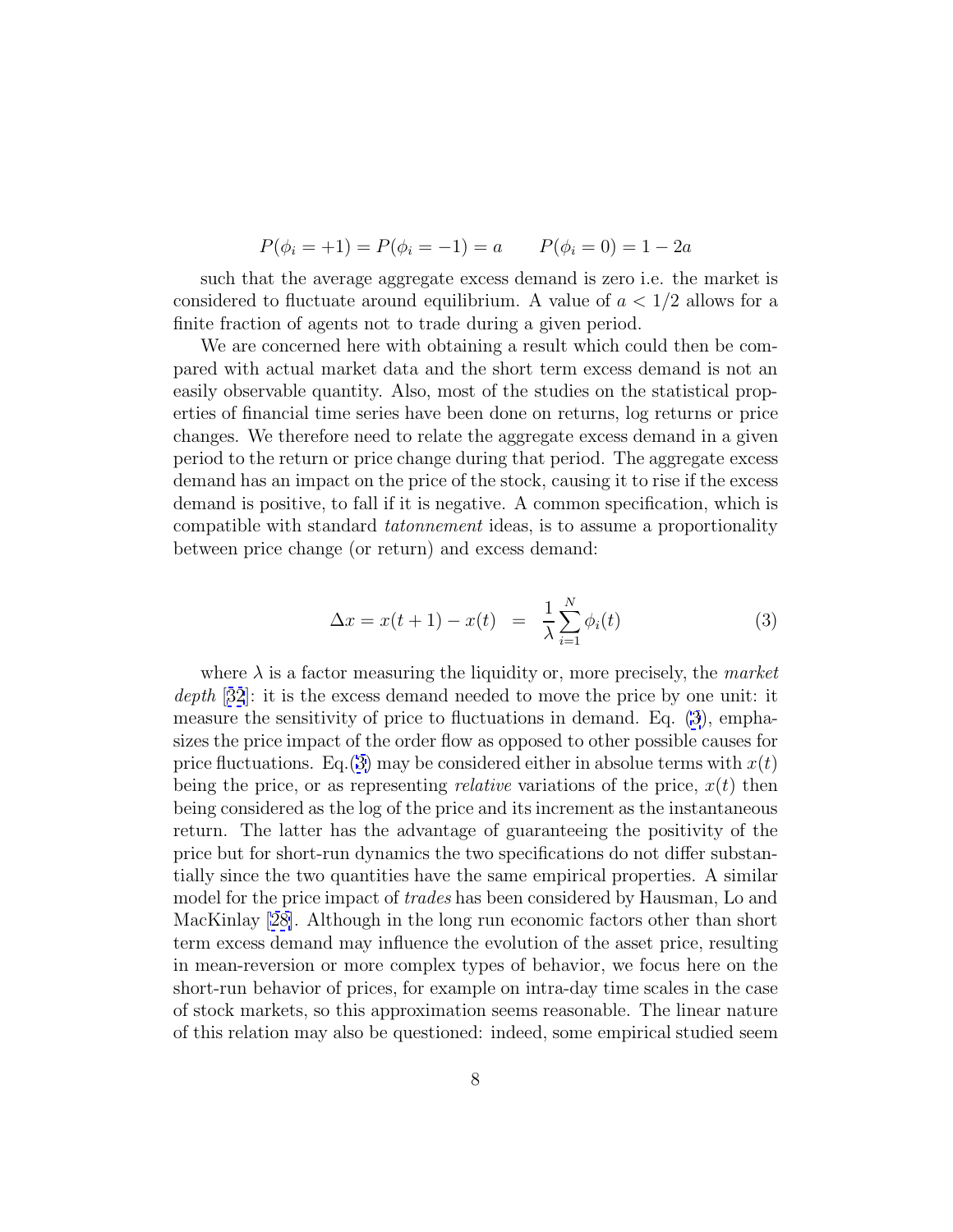to indicate that the price impact of trades may be non-linear [\[12,](#page-18-0) [32](#page-20-0)]. First, note that these studies deal with the price impact of trades and not of order flow (excess demand), which is much harder to measure. Results reported by Farmer and co-workers [\[21\]](#page-19-0) based on the study of the price impact of blocks of orders of different sizes sent to the market seem to indicate a linear relationship for small price changes with nonlinearity arising when the size of blocks is increased. Moreover, if the one-period return  $\Delta x$  is a non-linear but smooth function  $h(D)$ <sup>3</sup> of the excess demand, then a linearization of the inverse demand function  $h$  (a first order Taylor expansion in  $D$ ) shows that  $Eq.(3)$  $Eq.(3)$  $Eq.(3)$  still holds for small fluctuations of the aggregate excess demand with  $h'(0) = 1/\lambda.$ 

In order to evaluate the distribution of stock returns from  $Eq.(3)$  $Eq.(3)$  $Eq.(3)$ , we need to know the *joint* distribution of the individual demands  $(\phi_i(t))_{1\leq i\leq N}$ . Let us begin by considering the simplest case where individual demands  $\phi_i$ of different agents are independent identically distributed random variables. We shall refer to this hypothesis as the "independent agents" hypothesis. In this case the joint distribution of the individual demands is simply the product of individual distributions and the price variation  $\Delta x$  is a sum of N iid random variables with finite variance. When the number of terms in  $Eq.(3)$  $Eq.(3)$  $Eq.(3)$  is large the central limit theorem applied to the sum in Eq.([3](#page-7-0)) tells us that the distribution of  $\Delta x$  is well approximated by a Gaussian distribution. Of course, this result still holds as long as the distribution of individual demands has finite variance.

This can be seen as a rationale for the frequent use of the normal distribution as a model for the distribution of stock returns: indeed, if the variation of market price is seen as the sum of a large number of independent or weakly dependent random effects, it is plausible that a Gaussian description should be a good one.

Unfortunately, empirical evidence tells us otherwise: the distributions both of asset returns [[43](#page-21-0), [12\]](#page-18-0) and of asset price changes [[38](#page-20-0), [39](#page-20-0), [14](#page-18-0), [15](#page-18-0)] have been repeatedly shown to deviate significantly from the Gaussian distribution, exhibiting fat tails and excess kurtosis.

But the independent agent model is also capable of generating aggregate

<sup>&</sup>lt;sup>3</sup>It is interesting to note that if  $\Delta x = h(D)$ , where h is an increasing function of D and if the individual demands  $(\phi_i(t))$  are sequences of independent random variables (a somewhat extreme assumption), then it is easy to show that the overall wealth of all traders increases on average with time.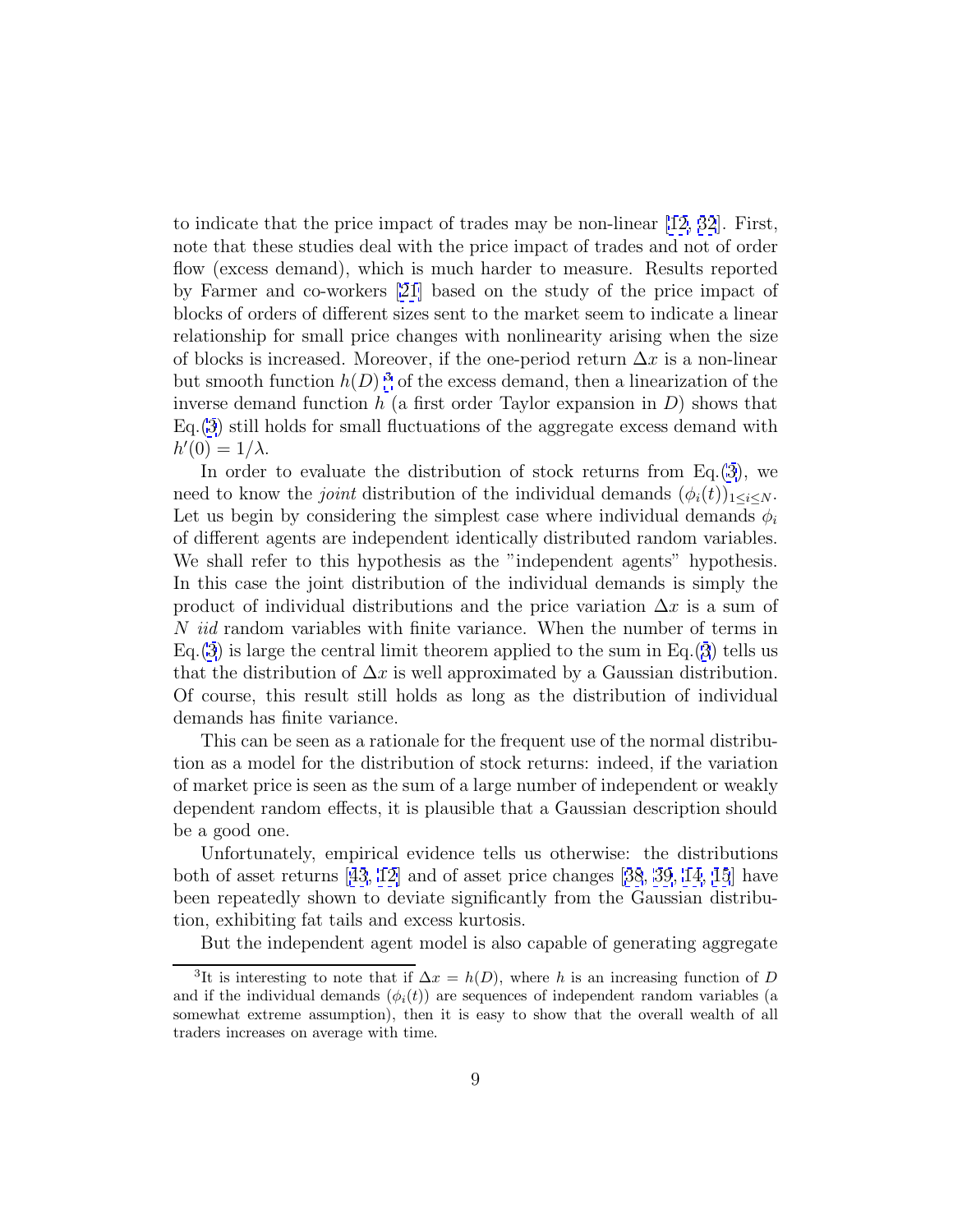distributions with heavy tails: indeed, if one relaxes the assumption that the individual demands  $\phi_i$  have a finite variance then under the hypothesis of independence (or weak dependence) of individual demands, the aggregate demand -and therefore the price change if we assume Eq.([3\)](#page-7-0)- will have a stable (Pareto-Lévy) distribution. This is a possible interpretation for the stable-Paretian model proposed by Mandelbrot [\[38\]](#page-20-0) for the heavy tails observed in the distribution of the increments of various market prices. The infinite variance of the  $\phi_i$  then reflects the heterogeneity of the market, for example in terms of broad distribution of wealth of the participants as proposed by Levy & Solomon [[37\]](#page-20-0).

Mandelbrot's stable-Paretian hypothesis has been criticized for several reasons, one of them being that it predicts an infinite variance for stock returns which implies in practice that the sample variance will indefinitely increase with sample size, a property which is not observed in empirical data.

More precisely, a careful study of the tails of the distribution of increments for various financial assets shows [[10](#page-18-0), [14](#page-18-0)] that they have heavy tails with a finite variance. Many distributions verify these conditions [\[12\]](#page-18-0); a particular example proposed by the authors and others [\[14\]](#page-18-0) is an exponentially truncated stable distribution the tails of the density then have the asymptotic form of an exponentially truncated power law:

$$
p(\Delta x) \underset{|\Delta x| \to \infty}{\sim} \frac{C}{|\Delta x|^{1+\mu}} exp\left(-\frac{\Delta x}{\Delta x_0}\right) \tag{4}
$$

The exponent  $\mu$  is found to be close to 1.5 ( $\mu \simeq 1.4 - 1.6$ ) for a wide variety of stocks and market indexes [\[10\]](#page-18-0). This asymptotic form allows for heavy tails (excess kurtosis) without implying infinite variance.

However, it is known the central limit theorem also holds for certain sequences of dependent variables: under various types of *mixing* conditions  $[7]$  $[7]$  $[7]$ , which are mathematical formulations of the notion of "weak" dependence, aggregate variables will still be normally distributed. Therefore the non-Gaussian and more generally non-stable character of empirical distributions, be it excess demand or the stock returns, not only demonstrates the failure of the "independent agent" approach, but also shows that such an approach is not anywhere close to being a good approximation: the dependence between individual demands is an essential character of the market structure and may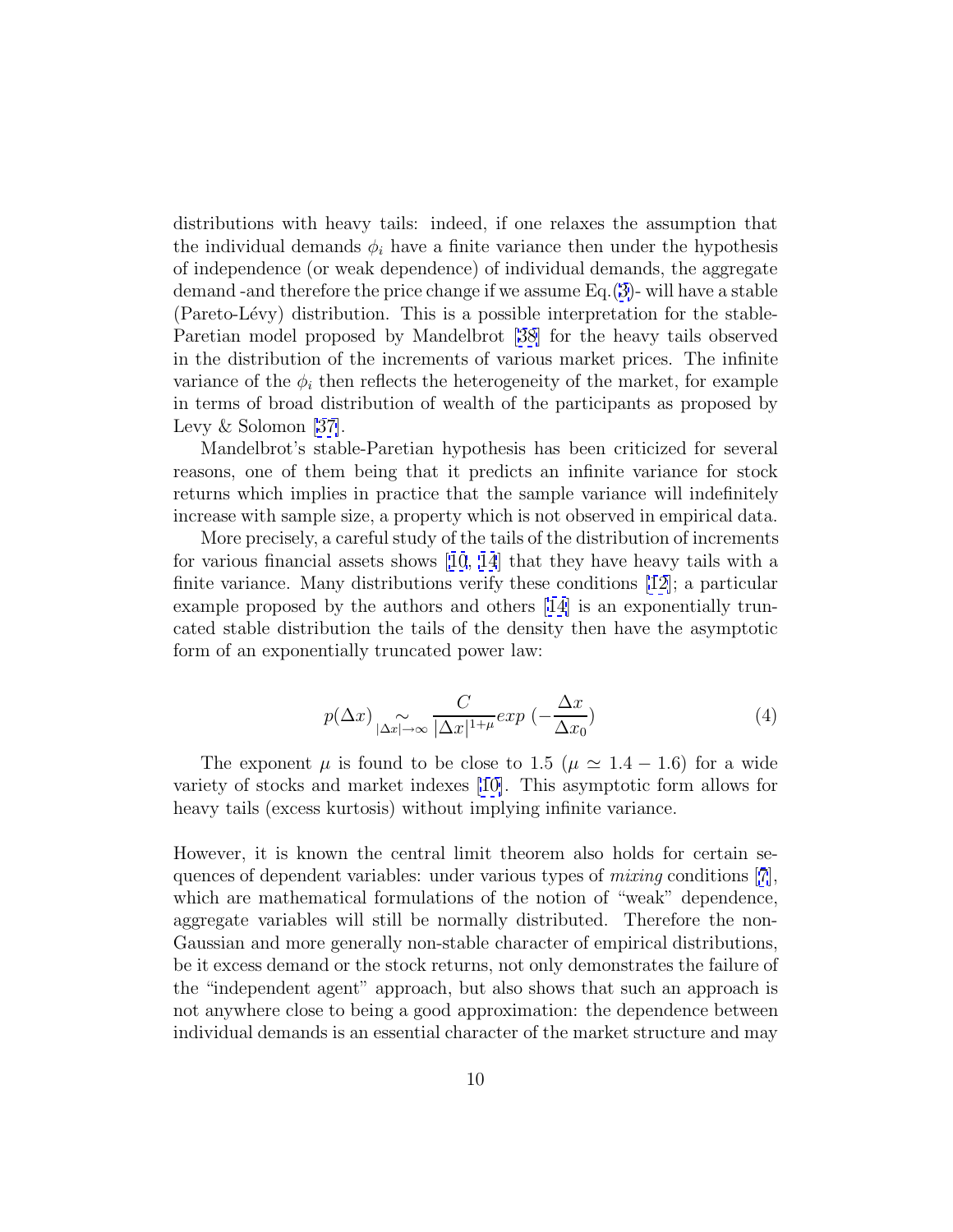not be left out in the aggregation procedure, they cannot be assumed to be "weak" (in the sense of a mixing condition [[7\]](#page-18-0)) and do change the distribution of the resulting aggregate variable,

Indeed, the assumption that the outcomes of decisions of individual agents may be represented as independent random variables is highly unrealistic: such an assumption ignores an essential ingredient of market organization, namely the *interaction* and *communication* among agents.

In real markets, agents may form groups of various sizes which then may share information and act in coordination. In the context of a financial market, groups of traders may align their decisions and act in unison to buy or sell; a different interpretation of a "group" may be an investment fund corresponding to the wealth of several investors but managed by a single fund manager.

In order to capture such effects we need to introduce an additional ingredient, namely the communication structure between agents. One solution would be to specify a fixed trading group structure and then proceed to study the resulting aggregate fluctuations. Such an approach has two major drawbacks. First, a realistic market structure may require specifying a complicated structure of clusters and rendering the resulting model analytically intractable. More importantly, the resulting pattern of aggregate fluctuations will crucially depend on the specification of the market structure.

An alternative approach, suggested by Kirman [\[33\]](#page-20-0), is to consider the market communication structure itself as stochastic. One way of generating a random market structure is to assume that market participants meet randomly and trades take place when an agent willing to buy meets and agent willing to sell. This procedure, called "random matching" by some authors [[30](#page-20-0)], has been previously considered in the context of formation of trading groups by Ioannides [[30](#page-20-0)] and in the context of a stock market model by Bak, Paczuski and Shubik [\[3\]](#page-17-0). Another way is to consider that market participants form groups or"clusters" through a random matching process but that no trading takes places inside a given group: instead, members of a given group adopt a common market strategy (for example, they decide to buy or sell or not to trade) and different groups may trade with each other through a centralized market process. In the context of a financial market, clusters may represent for example a group of investors participating in a mutual fund. This is the line we will follow in this paper.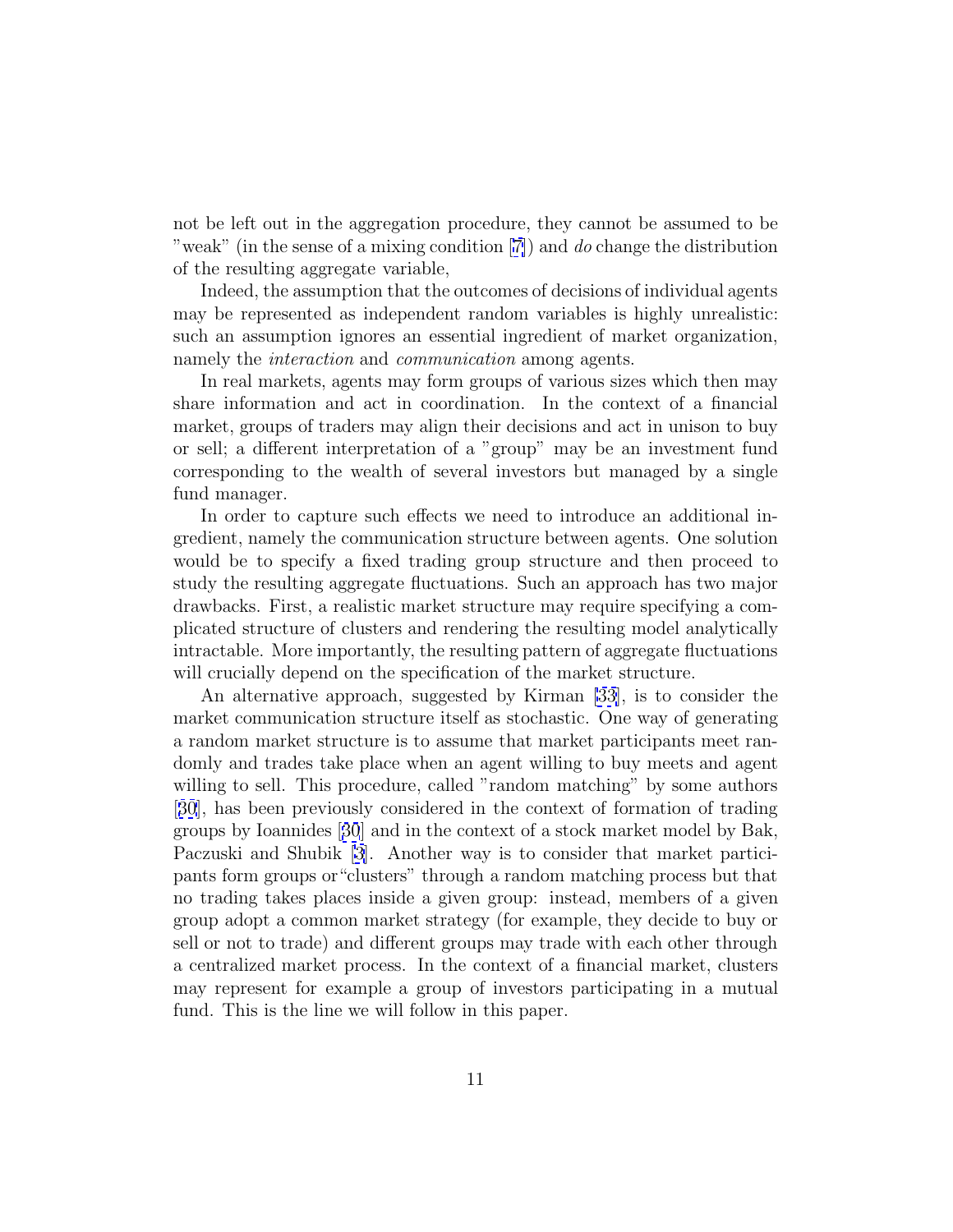### <span id="page-11-0"></span>**4 Presentation of the model**

More precisely, let us suppose that agents group together in coalitions or clusters and that, once a coalition has formed, all it's members coordinate their individual demands so that all individuals in a given cluster have the same belief regarding future movements of the asset price. In the framework described in the preceding section, we will consider that all agents belonging to a given cluster will have the same demand  $\phi_i$  for the stock. In the context of a stock market, these clusters may correspond for example to mutual funds e.g. portfolios managed by the same fund manager or to herding among security analysts as in [[50](#page-21-0), [51\]](#page-21-0). The right hand side of the equation (3) may therefore be rewritten as a sum over clusters :

$$
\Delta x = \frac{1}{\lambda} \sum_{\alpha=1}^{k} W_{\alpha} \phi_{\alpha}(t) = \frac{1}{\lambda} \sum_{\alpha=1}^{n_c} X_{\alpha}
$$
 (5)

where  $W_{\alpha}$  is the size of cluster  $\alpha$ ,  $\phi_{\alpha}(t)$  the (common) individual demand of agents belonging to the cluster  $\alpha$ ,  $n_c$  the number of clusters (coalitions) and  $X_{\alpha} = \phi_{\alpha} W_{\alpha}$ .

One may consider that coalitions are formed through binary links between agents, a link between two agents meaning that they undertake the same action on the market i.e. they both buy or sell stock. For any pair of agents i and j, let  $p_{ij}$  be the probability that i and j are linked together. Again, in order to simplify, we assume that  $p_{ij} = p$  is independent of i and j: all links are equally probable.  $(N-1)p$  then denotes the average number of agents a given agent is linked to. Since we are interested in studying the  $N \to \infty$  limit, p should therefore be chosen in such a way that  $(N-1)p$  has a finite limit. A natural choice is  $p_{ij} = c/N$ , any other choice verifying the above condition being asymptotically equivalent to this one. The distribution of coalition sizes in the market is thus completely specified by a single parameter,  $c$ , which represents the willingness of agents to align their actions: it can be interpreted as a coordination number, measuring the degree of clustering among agents.

Such a structure is known as a random graph in the mathematical literature [\[19,](#page-19-0) [8\]](#page-18-0): in terms of random graph theory, we consider agents as vertices of a random graph of size  $N$ , and the coalitions as connected components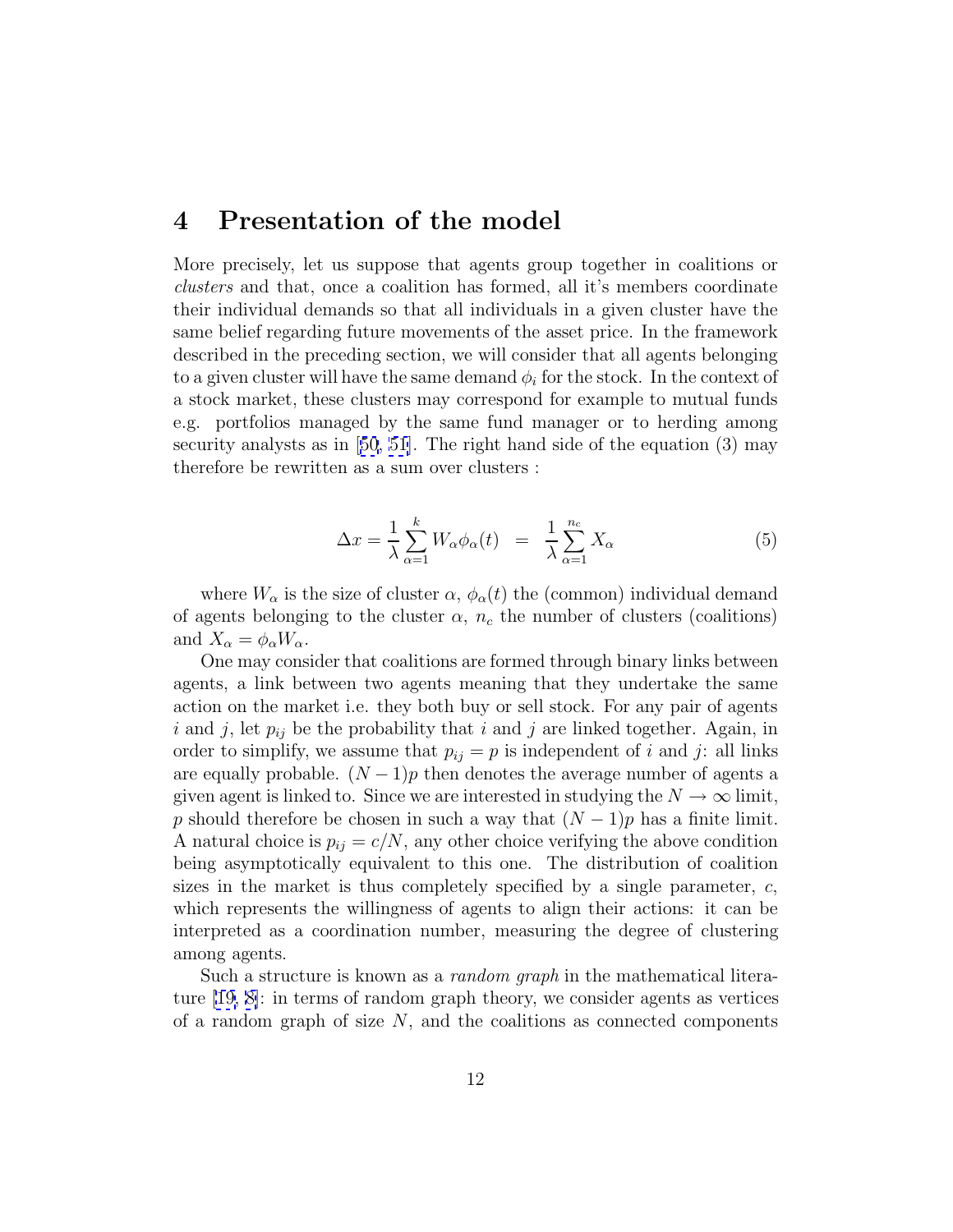<span id="page-12-0"></span>of the graph. Such an approach to communication in markets using random graphs was first suggested in the economics literature by Kirman [\[33\]](#page-20-0) to study the properties of the core of a large economy. Random graphs have also been used in the context of multilateral matching in search problems by Ioannides [[30](#page-20-0)]. A good review of the applications of random graph theory in economic modeling is given in [[31](#page-20-0)].

The properties of large random graphs in the  $N \to \infty$  limit were first studied by Erdös and Renyi [\[19\]](#page-19-0). An extensive review of mathematical results on random graphs is given in [\[8](#page-18-0)]. The main resullts of the combinatorial approach are given in Appendix 1. One can show [[8\]](#page-18-0) that for  $c = 1$  the probability density for the cluster size distribution decreases asymptotically as a power law:

$$
P(W) \underset{W \to \infty}{\sim} \frac{A}{W^{5/2}}
$$

while for values of c close to and smaller than  $1 ( 0 < 1 - c < 1)$ , the cluster size distribution is cut off by an exponential tail:

$$
P(W) \underset{W \to \infty}{\sim} \frac{A}{W^{5/2}} \exp(-\frac{(c-1)W}{W_0})
$$
 (6)

For c=1, the distribution has an infinite variance while for  $c < 1$  the variance becomes finite because of the exponential tail. In this case the average size of a coalition is of order  $1/(1 - c)$  and the average number of clusters is then of order  $N(1 - c/2)$ .

Setting the coordination parameter  $c$  close to 1 means that each agent tends to establish a link with one other agent, which can be regarded as a reasonable assumption. This does not rule out the formation of large coalitions through successive binary links between agents but prevents a single agent from forming multiple links, as would be the case in a centralized communication structure where one agent (the "auctioneer") is linked to all the others. As argued by Kirman [[33](#page-20-0)] the presence of a Walrasian auctioneer corresponds to such 'star-like', centralized, communication structures. We are thus excluding such a situation by construction: we are interested in a market where information is distributed and not centralized, which corresponds more closely to the situations encountered in real markets. More precisely, the local structure of the market may be characterized by the following result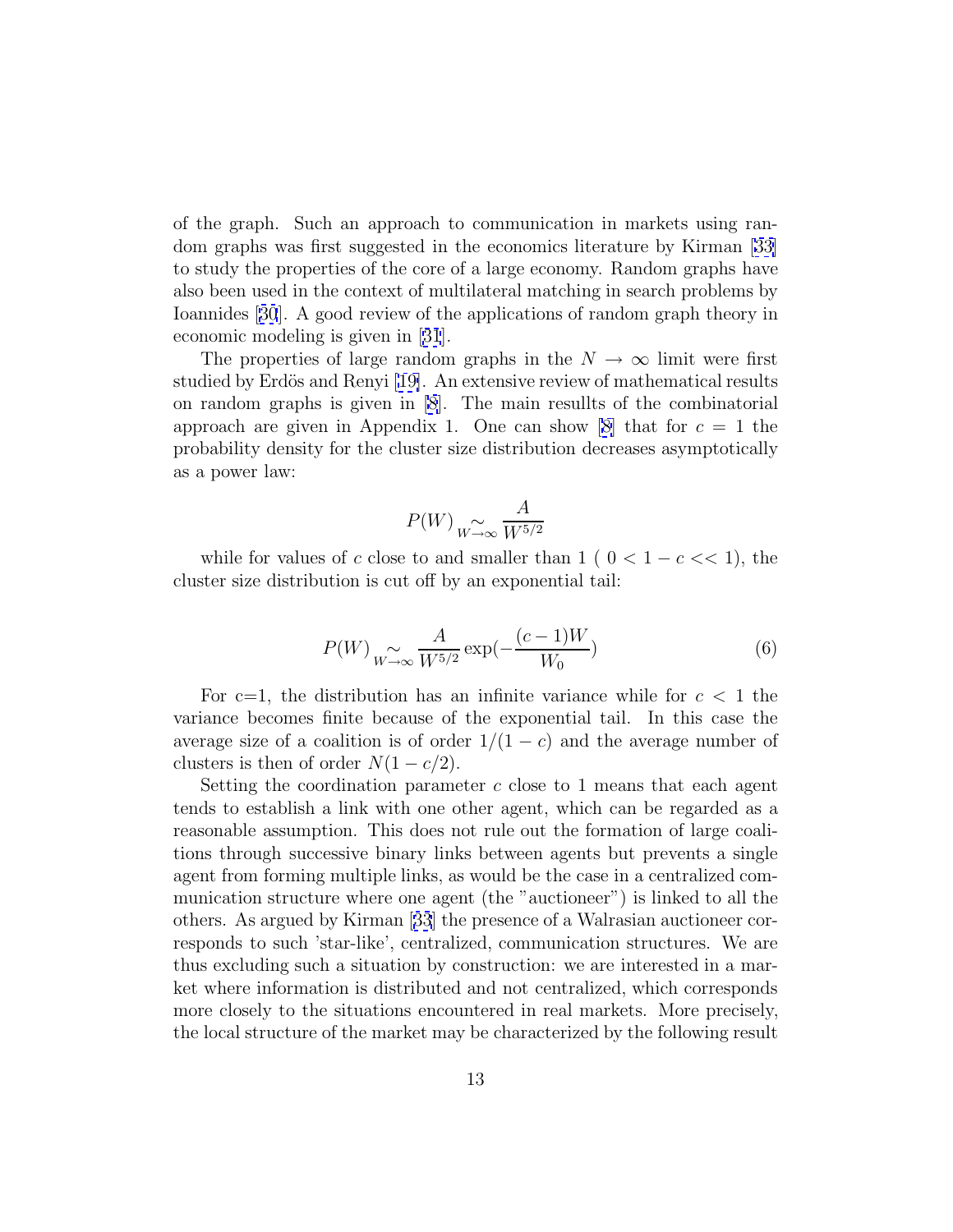[[8](#page-18-0)]: in the limit  $N \to \infty$ , the number  $\nu_i$  of neighbors of a given agent i is a Poisson random variable with parameter c:

$$
P(\nu_i = \nu) = e^{-c} \frac{c^{\nu}}{\nu!}
$$
 (7)

A Walrasian auctioneer w would be connected to every other agent:  $\nu_w$  =  $N-1$ . The probability for having a Walrasian auctioneer is therefore given by  $NP(\nu_w = N - 1)$  which goes to zero when  $N \to \infty$ .

A given market cluster is characterized by its size  $W_{\alpha}$  and its 'nature' i.e. whether the members are buyers or sellers. This is specified by a variable  $\phi_{\alpha} \in \{-1,0,1\}$ . It is reasonable to assume that  $W_{\alpha}$  and  $\phi_{\alpha}$  are independent random variables: the size of a group does not influence its decision whether to buy or sell. The variable  $X_{\alpha} = \phi_{\alpha} W_{\alpha}$  is then symmetrically distributed with a mass of  $1 - 2a$  at the origin. Let

$$
F(x) = P(X_{\alpha} \le x | X_{\alpha} \ne 0)
$$
\n
$$
(8)
$$

Then the distribution of  $X_\alpha$  is given by

$$
G(x) = P(X_{\alpha} \le x) = (1 - 2a)H(x) + 2aF(x)
$$
\n(9)

where  $H$  is a unit step function at 0 (Heaviside function). We shall assume that F has a continuous density, f. f then decays asymptotically as in  $(6)$  $(6)$ :

$$
f(x) \sum_{|x| \to \infty} \frac{A}{|x|^{5/2}} e^{\frac{-(c-1)|x|}{W_0}}
$$
\n(10)

The expression for the price variation  $\Delta x$  therefore reduces to a sum of  $n_c$  *iid* random variables  $X_\alpha$ ,  $\alpha = 1..n_c$  with heavy-tailed distributions as in ([6\)](#page-12-0):

$$
\Delta x = \frac{1}{\lambda} \sum_{\alpha=1}^{n_c} X_{\alpha}
$$

Since the probability density of  $X_{\alpha}$  has a finite mass  $1-2a$  at zero, only a fraction  $2a$  of the terms in the sum  $(5)$  $(5)$  are non-zero; the number of non-zero terms in the sum is of order  $2a\overline{n_c} \sim 2aN(1-c/2) = N_{order}(1-c/2)$  where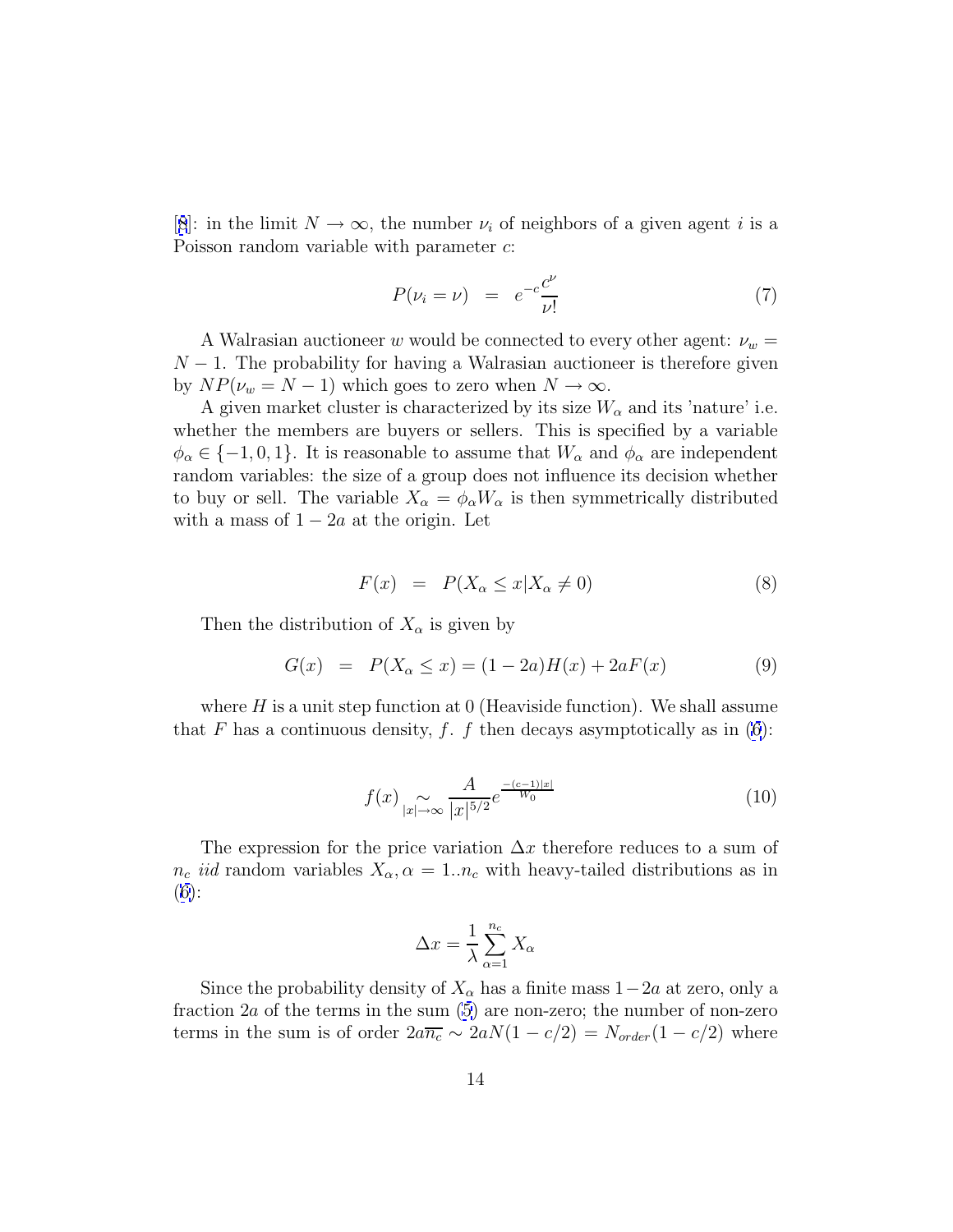<span id="page-14-0"></span> $N_{order} = 2aN$  is the average number of market participants who actively trade in the market during a given period. For example,  $N_{order}$  can be thought of as the number of orders received during the time period  $[t, t+1]$  if we assume that different orders correspond to net demands, as defined above, of different clusters of agents. For a time period of, say, 15 minutes on a liquid market such as NYSE,  $N_{order} = 100 - 1000$  is a typical order of magnitude.

The distribution of the price variation  $\delta x$  is then given by

$$
P(\Delta x = x) = \sum_{k=1}^{N} P(n_c = k) \sum_{j=0}^{k} {k \choose j} (2a)^j (1 - 2a)^{k-j} f^{\otimes j}(\lambda x) \tag{11}
$$

where  $\otimes$  denotes a convolution product,  $n_c$  being the number of clusters. The above equation enables us to calculate the moment generating functions  $\mathcal F$  of the aggregate excess demand D in terms of  $\tilde f$  (see Appendix 3 for details):

$$
\mathcal{F}(z) \underset{N \to \infty}{\sim} \exp[N_{order}(1 - \frac{c}{2})(\tilde{f}(z) - 1)] \tag{12}
$$

The moments of D (and those of  $\Delta x$ ) may now be obtained through a Taylor expansion of Eq.(12) (see Appendix 4 for details). The calculation of the variance and the fourth moment yields:

$$
\mu_2(D) = N_{order} (1 - \frac{c}{2}) \mu_2(X_{\alpha}) \tag{13}
$$

$$
\mu_4(D) = N_{order} (1 - \frac{\overline{c}}{2}) \mu_4(X_{\alpha}) + 3N_{order}^2 (1 - \frac{c}{2})^2 \mu_2(X_{\alpha})^2 \tag{14}
$$

An interesting quantity is the kurtosis of the asset returns which, in our model, is equal to the kurtosis of excess demand  $\kappa(D)$ :

$$
\kappa(D) = \frac{\mu_4(X_{\alpha})}{N_{order}(1 - \frac{c}{2})\mu_2(X_{\alpha})}
$$

The moments  $\mu_i(X_\alpha)$  may be obtained may be obtained by an expansion in  $1/N$  where N is the number of agents in the market (see Appendix 2). Substituting their expression on the above formula yields the kurtosis  $\kappa(D)$ as a function of  $c$  and the order flow:

$$
\kappa(D) = \frac{2c + 1}{N_{order}(1 - \frac{c}{2})A(c)(1 - c)^3}
$$
\n(15)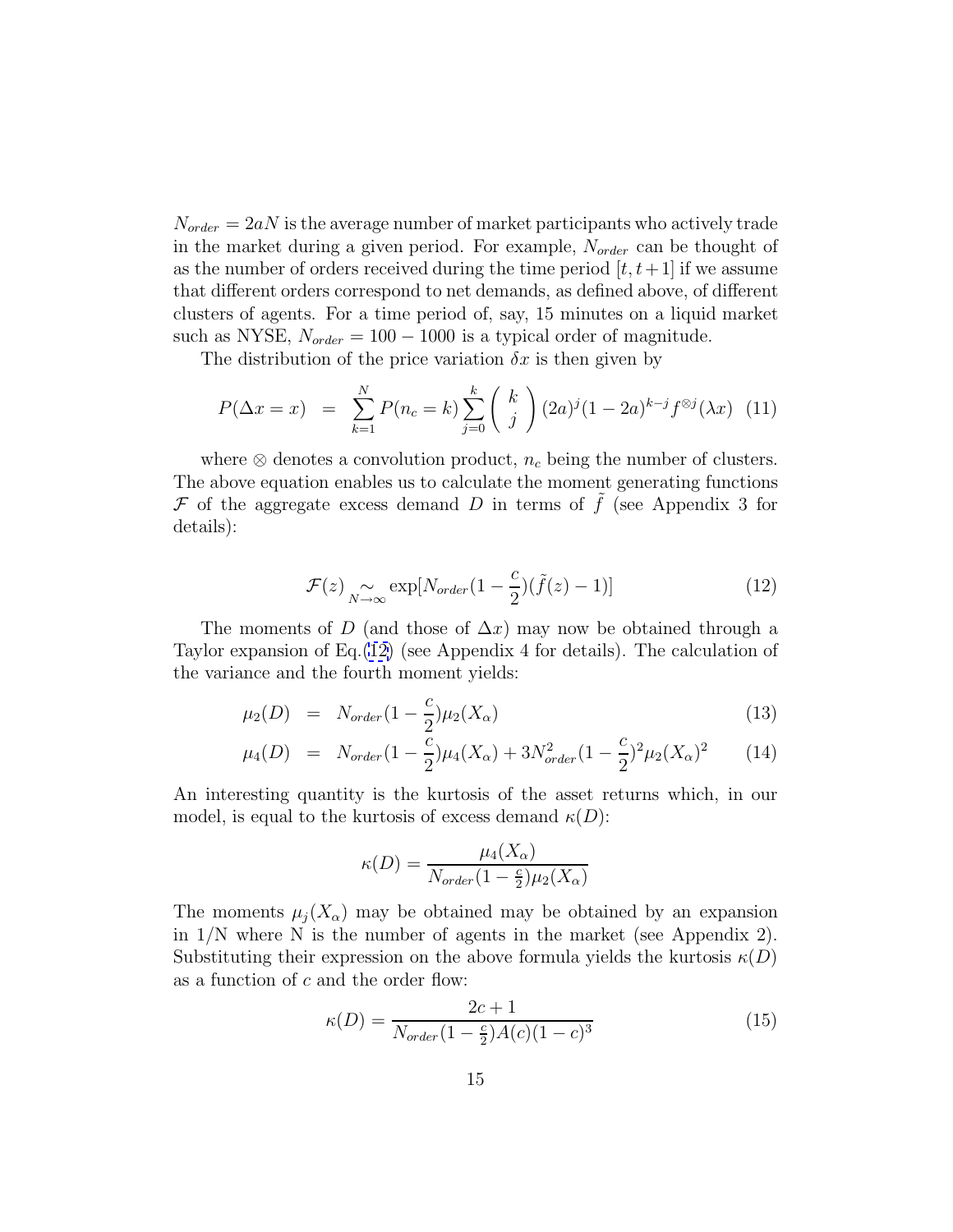where  $A(c)$  is a normalization constant with a value close to 1 defined in Appendix 2, tending to a finite limit as  $c \to 1$ . This relation may be interpreted as follows: a reduction in the volume of the order flow results in larger price fluctuations, characterized by a larger excess kurtosis. This result corresponds to the well known fact that large price fluctuations are more likely to occur in less active markets, characterized by a smaller order flow. It is also consistent with results from various market microstructure models where a larger order flow enables easier regulation of supply and demand by the market maker. It is interesting that we find the same qualitative feature here although we have not explicitly integrated a market maker in our model. This result should be compared to the observation in [[17\]](#page-18-0) that, even after accounting for heteroskedasticity, the conditional distribution of stock returns for small firms is higher than that of large firms. Small firm stocks being characterized by a smaller order flow  $N_{order}$ , this observation is compatible with our results.

More importantly, Eq. [\(15\)](#page-14-0) shows that the kurtosis can be very large even if the number of orders is itself large, provided  $c$  is close to 1. Since  $A(1)$  is close to 1/2, one finds that even for  $c = 0.9$  and  $N_{order} = 1000$ , the kurtosis  $\kappa$  is still of order 10, as observed on very active markets on time intervals of tens of minutes. Actually, one can show that provided  $2aN$  is not too large, the asymptotic behaviour of  $P(\Delta x)$  is still of form given by Eq. [\(6\)](#page-12-0). This model thus leads naturally to the value of  $\mu = 3/2$ , close to the value observed on real markets. Of course, the value of  $c$  could itself be time dependent. For example, herding tendency tends to be stronger during periods of uncertainty, leading to an increase in the kurtosis. When c reaches one, a finite fraction of the market shares simultaneously the same opinion and this leads to a crash. An interesting extension of the model would be one in which the time evolution of the market structure is explicitly modeled, and the possible feedback effect of the price moves on the behavior of market participants.

### **5 Discussion**

We have exhibited a model of a stock market which, albeit its simplicity, gives rise to a non-trivial probability distribution for aggregate excess demand and stock price variations, similar to empirical distributions of asset returns. Our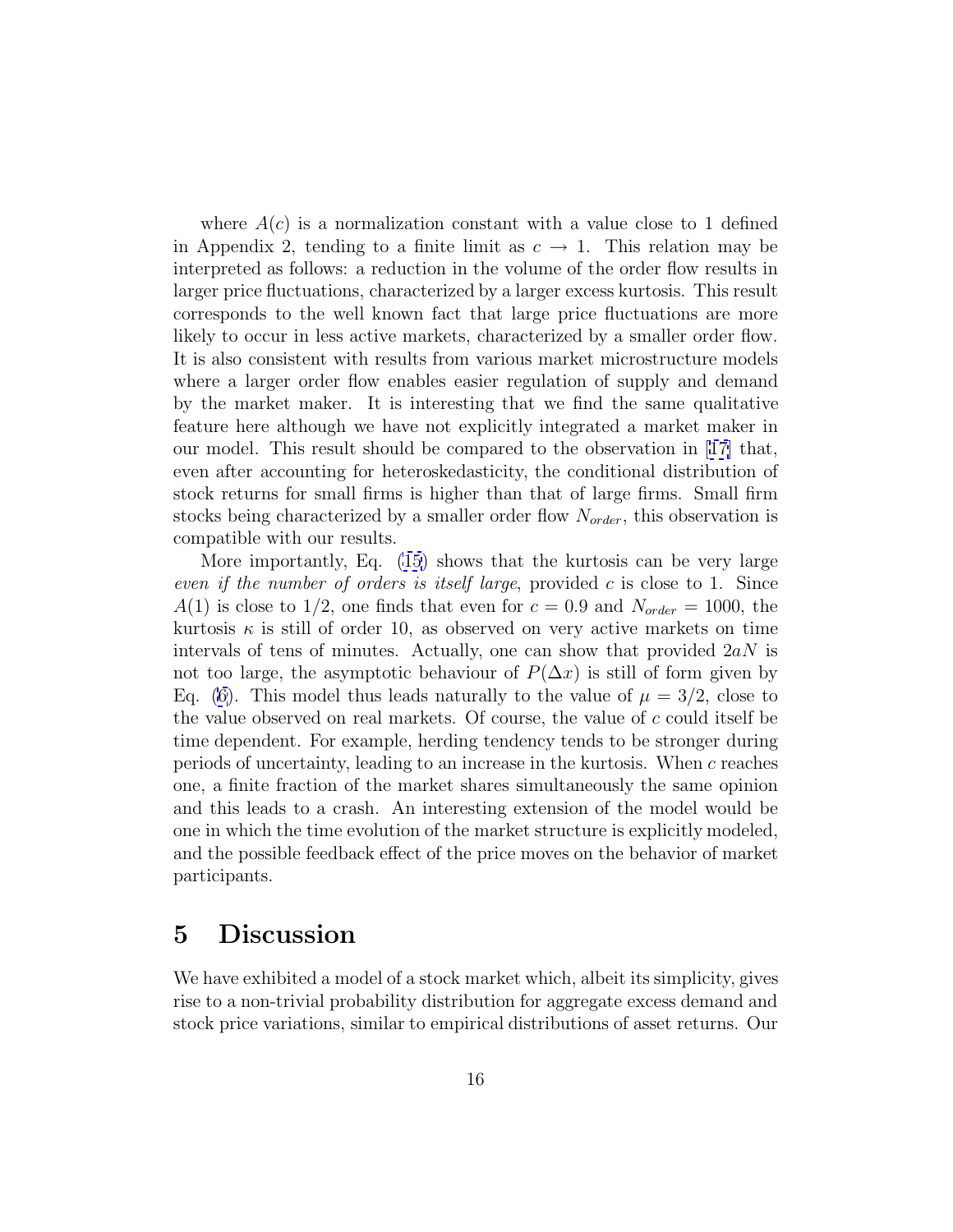model illustrates the fact that while a naive market model in which agents do not interact with each other would tend to give rise to normally distributed aggregate fluctuations, taking into account interaction between market participants through a rudimentary 'herding' mechanism gives a result which is quantitatively comparable to empirical findings on the distribution of stock market returns.

One of the interesting results of our model is that it predicts a relation between the fatness of the tails of asset returns as measured by their excess kurtosis and the degree of herding among market participants as measured by the parameter  $c$ . This relation is given by Eq.[\(15](#page-14-0)).

Although we implicitly assumed that t represents chronological time, one could formulate the model by considering t as "market time", leading to a subordinated process in real time as in [\[13\]](#page-18-0), with the difference that the underlying process will not be a Gaussian random walk.

Our model raises several interesting questions. As remarked above, the value of c is specified as being less than, and close to 1. "Fine-tuning" a parameter to a certain value may seem arbitrary unless one can justify such an assumption. An interesting extension of the model would be one in which the time evolution of the market structure is explicitly modeled in such a way that the parameter  $c$  remains in the critical region (close to 1).

One approach to this problem is via the concept of "self-organized criticality", introduced by Bak et al [[2\]](#page-17-0): certain dynamical systems generically evolve to a state where the parameters converge to the critical values leading to scaling laws and heavy-tailed distributions for the quantities modeled. This state is reached asymptotically and is an attractor for the dynamics of the system. Bak, Chen, Scheinkman and Woodford [[1\]](#page-17-0) present a simple model of an economic system presenting self-organized criticality.

Note however that, for the above results to hold, one does not need to adjust c to a critical value : it is sufficient for c to be within a certain range of values. As noted above, when c approaches 1 the clusters become larger and larger and a giant coalition appears when  $c \geq 1$ . In our model the activation of such a cluster would correspond to a market crash (or boom). In order to be realistic, the dynamics of c should be such that the crash (or boom) is not a stable state and the giant cluster disaggregates shortly after it is formed: after a short period of panic, the market resumes normal activity. In mathematical terms, one should specify the dynamics of  $c(t)$  such that the value  $c = 1$  is 'repulsive'. This can be achieved by introducing a feedback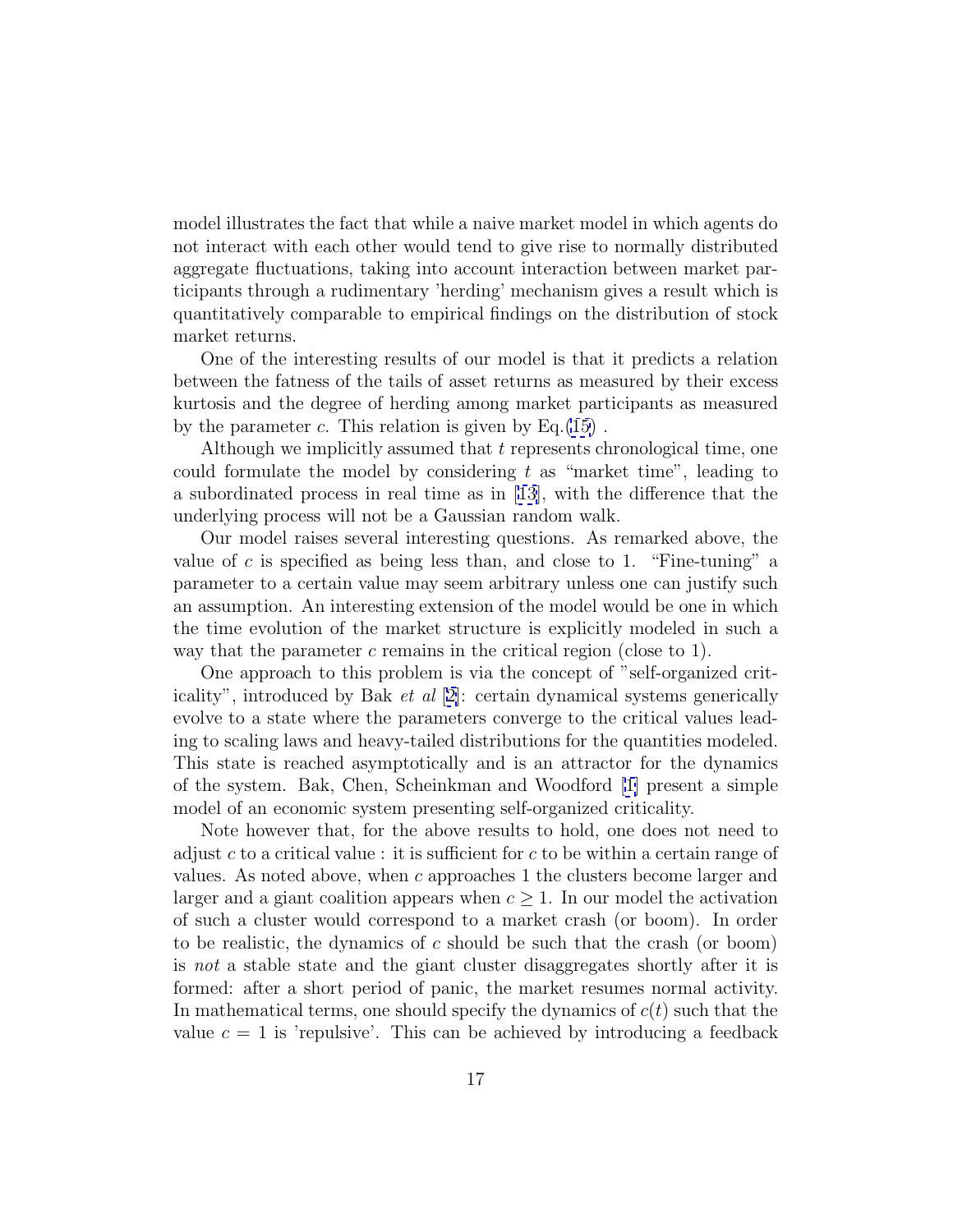<span id="page-17-0"></span>effect of prices on the behavior of market participants: a nonlinear coupling between can lead to a control mechanism maintaining  $c$  in the critical region.

Yet another interesting dynamical specification compatible with our model is obtained by considering agents with "threshold response". Threshold models have been previously considered as possible origins for collective phenomena in economic systems [\[25](#page-19-0)]. One can introduce heterogeneity by allowing the individual threshold  $\theta_i$  to be random variables: for example one may assume the  $\theta_i$ s to be *iid* with a standard deviation  $\sigma(\theta)$ . A simple way to introduce interactions among agents is through an aggregate variable: each agent observes the aggregate excess demand  $D(t)$  given by Eq.([2](#page-6-0)) or eventually  $D(t) + E(t)$ , where E is an exogeneous variable. Agents then evolve as follows: at each time step, an agents changes its market position  $\phi(t)$ ("flips" from long to short or vice versa) if the observed signal  $D(t)$  crosses his/her threshold  $\theta_i$ . Aggregate fluctuations can then occur through cascades or "avalanches" corresponding to the flipping of market positions of groups of agents. This model has been studied in the context of physical systems by Sethna et al [\[46\]](#page-21-0) who have shown that for a fairly wide range of values of  $\sigma(\theta)$  one observes aggregate fluctuations whose distribution has power-law behavior with exponential tails, as in Eq.[\(6](#page-12-0)).

These issues will be adressed in a forthcoming work.

### **References**

- [1] Bak P., Chen, Scheinkman J. & Woodford M. (1993) "Aggregate fluctuations from independent sectorial shocks: self-organized criticality in a model of production and inventory dynamics" Ricerche Economichi, **47**, 3-30.
- [2] Bak P., Tang C. & Wiesenfeld, K. (1987) "Self-organized criticality" Physical Review Letters, **59**, 381.
- [3] Bak P., M. Paczuski & M. Shubik (1996) "Price variations in a stock market with many agents" Santa Fe Institute Working Paper.
- [4] Bannerjee, A. (1992) "A simple model of herd behavior" Quarterly Journal of Economics, **107**, 797-818.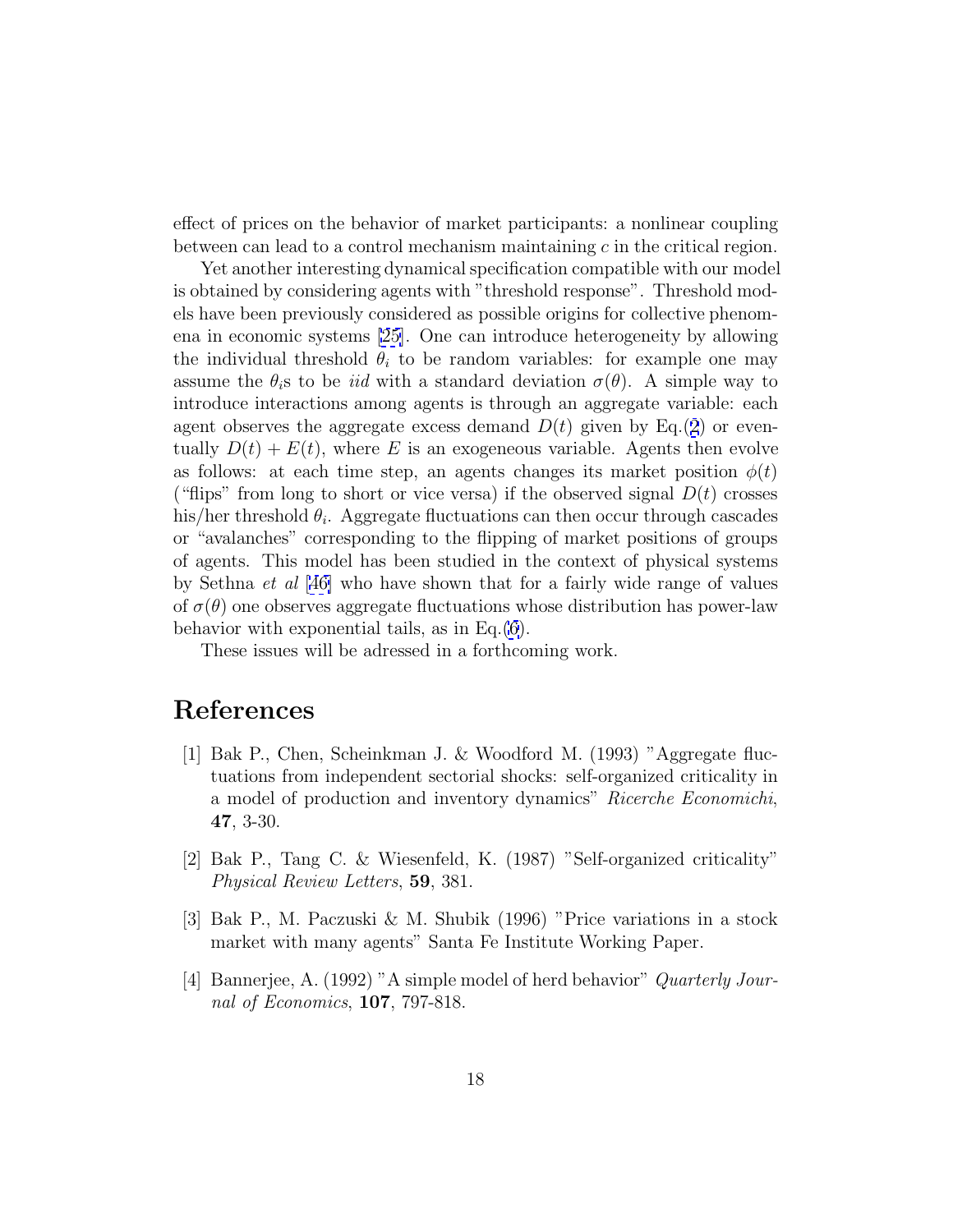- <span id="page-18-0"></span>[5] Bannerjee, A. (1993) "The economics of rumours" Review of Economic Studies, **60**, 309-327.
- [6] Bikhchandani S., Hirshleifer D. & Welch I. (1992) "A theory of fads, fashion, custom and cultural changes as informational cascades" Journal of Political Economy, **100**, 992-1026.
- [7] Billingsley, P. (1975) Convergence of probability measures, New York: Wiley.
- [8] Bollobas, B. (1985) Random graphs New York: Academic Press.
- [9] Bollerslev T., Chou R.C. & Kroner K. (1992) "ARCH modeling in finance" Journal of Econometrics, **52**, 5-59.
- [10] Bouchaud J.P. & Potters M. (1997) Théorie des risques financiers, Paris: Ala Saclay.
- [11] Caldarelli G., Marsili M. & Zhang Y.C. (1997) "A prototype model of stock exchange" Université de Fribourg preprint.
- [12] Campbell J., Lo A.H. & McKinlay C. (1997) The econometrics of financial markets, Princeton University Press.
- [13] Clark, P.K. (1973) "A subordinated stochastic process model with finite variance for speculative prices " Econometrica, **41**, 135-155 .
- [14] Cont R., Potters M. & Bouchaud J.P. (1997) "Scaling in stock market data: stable laws and beyond" to appear in Scale invariance and beyond, Proceedings of the CNRS Workshop on Scale Invariance (Les Houches, France), March 1997.
- [15] Cont, R. (1997) "Scaling properties of intraday price changes" Science & Finance Working Paper 97-01 [\(cond-mat/9705075\)](http://xxx.lanl.gov/abs/cond-mat/9705075).
- [16] Cutler D.M., Poterba J.M., & Summers, L. (1989) "What moves stock prices?" Journal of Portfolio Management, Spring, 4-12.
- [17] Engle, R. & Gonzalez-Rivera (1991) "Semiparametric ARCH models" Journal of Business and Statistics, **9**, 345-360.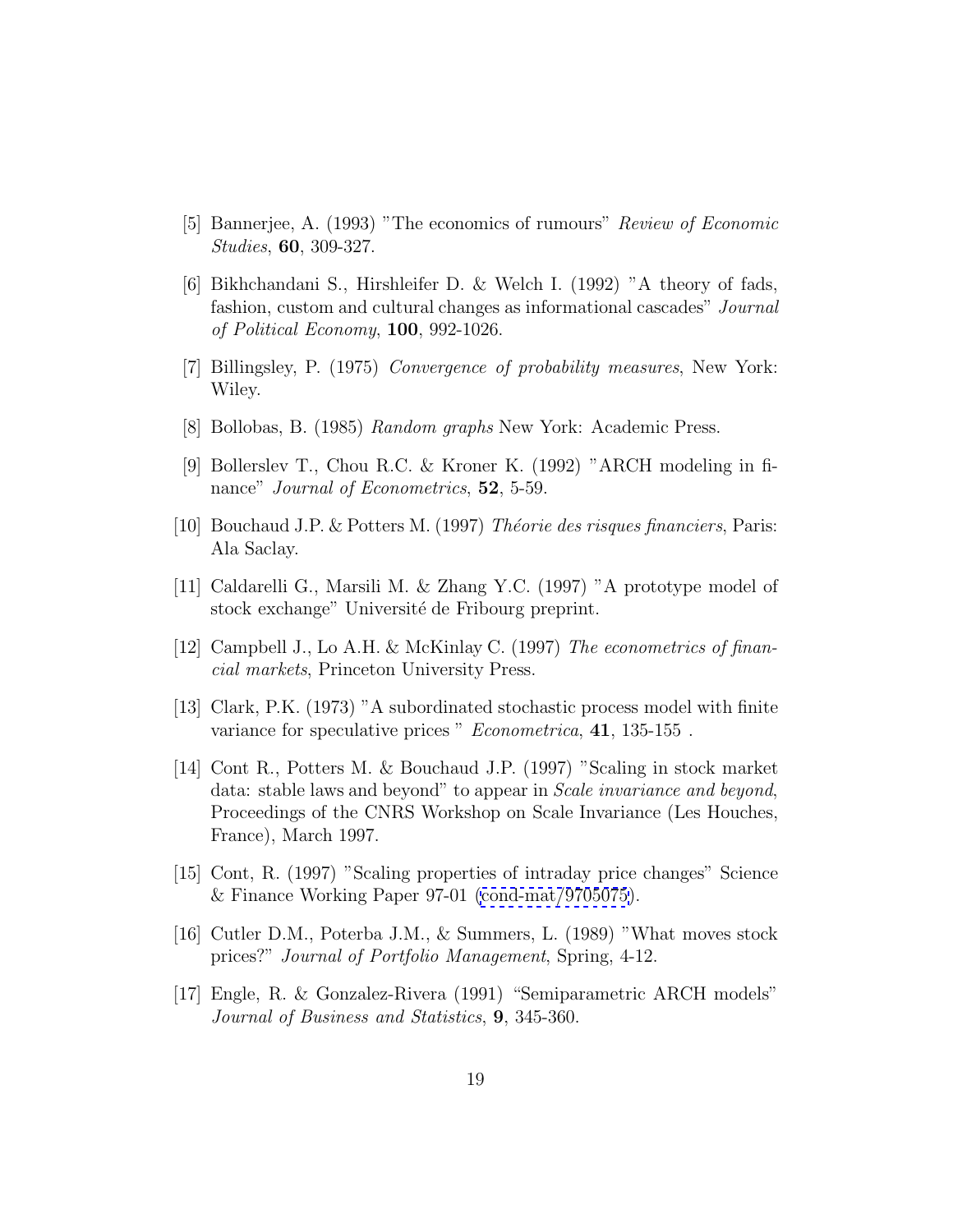- <span id="page-19-0"></span>[18] Engle, R. (1995) ARCH: selected readings, Oxford: Oxford University Press.
- [19] Erdös, P. & Renyi, A.  $(1960)$  "On the evolution of random graphs" Publications of the Mathematical Institute of the Hungarian Academy of Sciences, **5**, 17-61.
- [20] Fama, E.F. (1965) "The Behavior of Stock market Prices " Journal of Business, **38**, 34-105.
- [21] Farmer, D. (1997), Seminar presented at Universit´e de Paris VI.
- [22] Feller, W. (1950) Introduction to Probability theory and its applications, **II**, 3rd ed., New York: John Wiley & Sons.
- [23] Gallant, A.R. & Tauchen, G. (1989) "Semi non-parametric estimation of conditional constrained heterogeneous processes", Econometrica, 1091- 1120.
- [24] Geman, H. & Ané, T. (1996) "Stochastic subordination" RISK, September.
- [25] Granovetter, M. & Soong, R. (1983 ) " Threshold models of diffusion and collective behavior" Journal of Mathematical Sociology, **9**, 165-179.
- [26] Grinblatt M., Titman S. & Wermers R. (1995) "Momentum investment strategies, portfolio performance and herding: a study of mutual fund behavior" American Economic Review, **85** (5), 1088-1104.
- [27] Guillaume D.M., Dacorogna M.M., Davé R.R., Müller U.A., Olsen R.B., Pictet O.V. (1997) "From the birds eye to the microscope: a survey of new stylized facts of the intra-day foreign exchange markets" Finance and Stochastics, **1**, 95-130.
- [28] Hausman J., Lo A.W. & MacKinlay C. (1992) "An ordered probit analysis of transaction stock prices" Journal of financial economics,**31**, 319- 379.
- [29] Hsieh, D.A. (1991) "Chaos and non-linear dynamics: application to financial markets" , Journal of Finance, **46** , 1839-77 .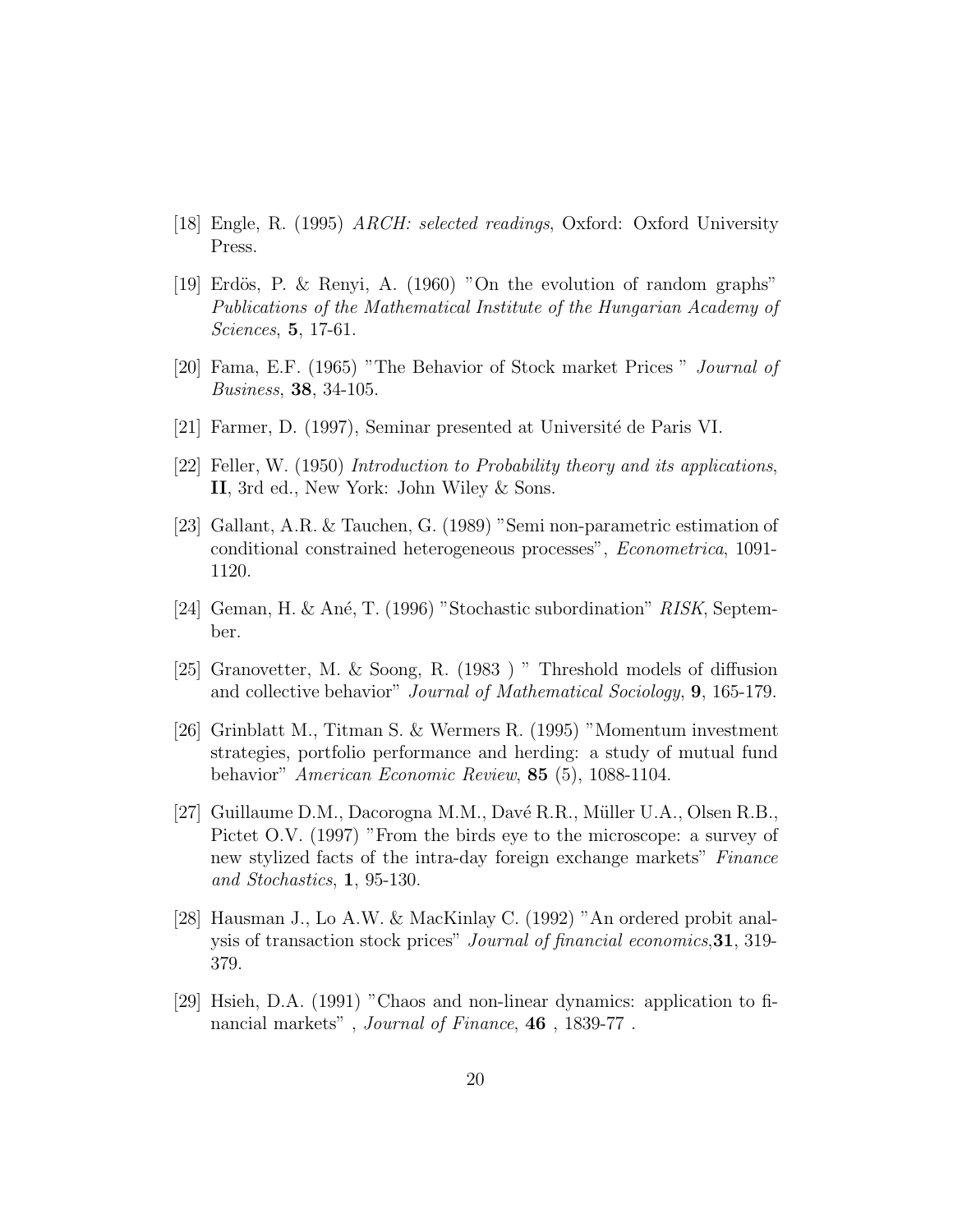- <span id="page-20-0"></span>[30] Ioannides, Y.M. (1990) "Trading uncertainty and market form" International Economic review, **31**, 3, 619-638.
- [31] Ioannides, Y.M. (1996) "Evolution of trading structures" in Arthur,B.W., Lane,D. & Durlauf, S.N. (eds.) The Economy as an evolving complex system (Santa Fe Institute), Addison Wesley.
- [32] Kempf, A. & Korn, O. (1997) "Market depth and order size", Lehrstuhl für Finanzierung Working Paper 97-05, Universität Mannheim.
- [33] Kirman, A. (1983) "Communication in markets: a suggested approach" Economics Letters, **12**, 1-5.
- [34] Kirman A., Oddou C. & Weber S. (1986) "Stochastic communication and coalition formation" Econometrica, **54**, 129-138.
- [35] Kirman, A. (1996) "Interaction and markets", GREQAM Working Paper.
- [36] Lakonishok J., Shleifer A. & Vishny R. (1992) "Impact of institutional investors on stock prices", Journal of financial Economics, **32**, 23-44.
- [37] Levy, M. & Solomon, S. (1997) "New Evidence for the Power Law Distribution of Wealth" Physica A, **242**, 90-94.
- [38] Mandelbrot, B. (1963) "The variation of certain speculative prices" Journal of Business, **XXXVI**, 392-417.
- [39] Mandelbrot, B. (1997) Fractals and scaling in finance, Berlin: Springer.
- [40] R. Mantegna & H. E. Stanley Nature, **376**, 46-49 (1995).
- [41] Orléan, A. (1995) "Bayesian interactions and collective dynamics of opinion" Journal of Economic Behavior and Organisation, **28**, 257-74.
- [42] Pictet O.V., Dacorogna M., Muller U.A., Olsen R.B. & Ward J.R. (1997) "Statistical study of foreign exchange rates, empirical evidence of a price change scaling law and intraday analysis" Journal of Banking and Finance, **14**, 1189-1208.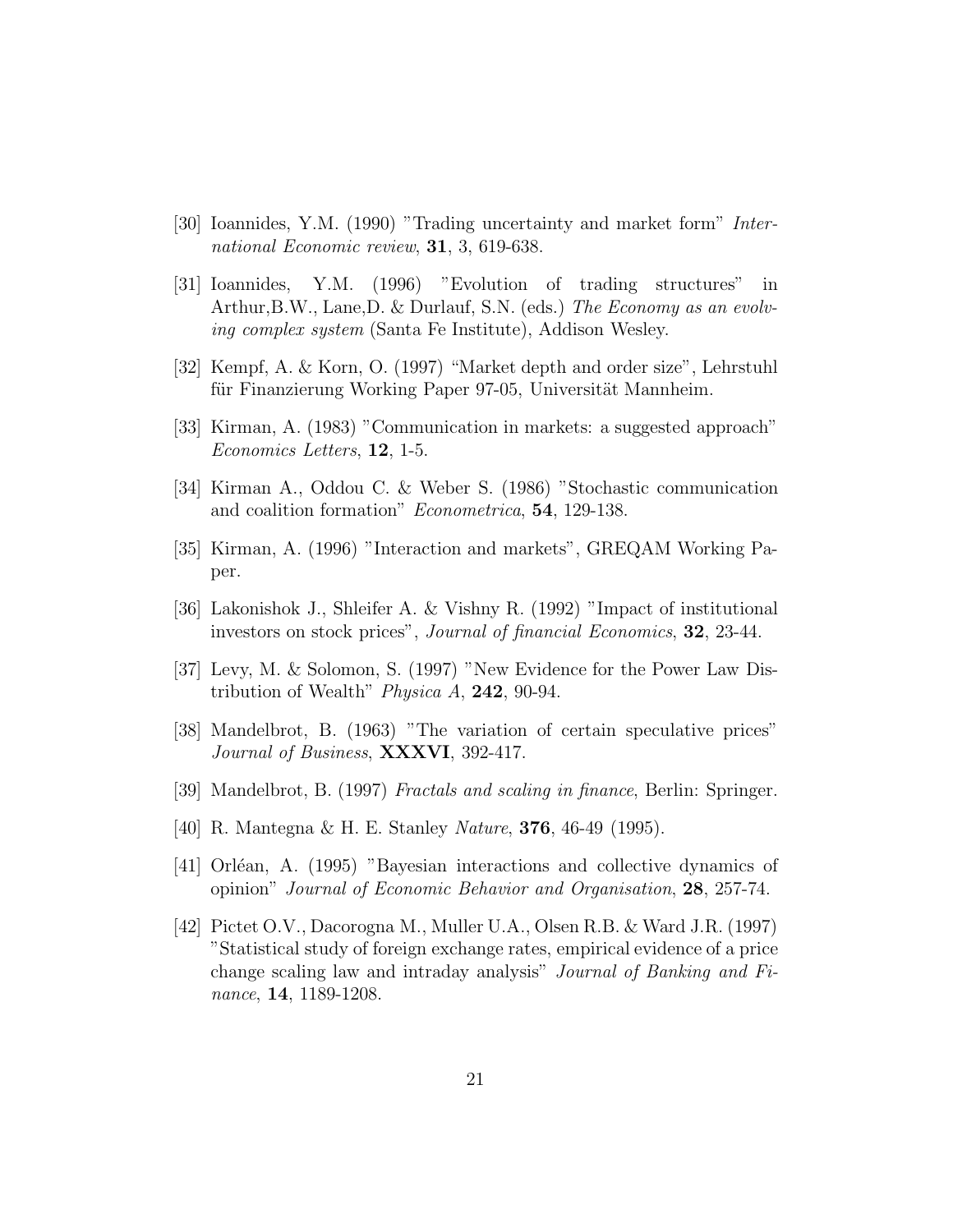- <span id="page-21-0"></span>[43] Pagan, A. (1996) "The econometrics of financial markets" Journal of Empirical Finance,**3**, 15-102.
- [44] Scharfstein D.S. & Stein J.C. (1990) "Herd behavior and investment" American Economic Review, **80**, 465-479.
- [45] Sethna J.P., Dahmen K., Kartha S., Krumhans J.A., Roberts B.W. & Shore J. (1993) "Hysteresis and hierarchies: dynamics of disorder-driven first-order phase transformations" Phys. Rev. Lett., **70**, 3347.
- [46] Sethna J.P., Perkovic O. & Dahmen, K. (1997) "Hysteresis, avalanches and Barkhausen noise" to appear in Scale invariance and beyond, Proceedings of the CNRS Workshop on Scale Invariance (Les Houches, France), March 1997.
- [47] Shiller R. (1989) Market volatility Cambridge, MA: MIT Press.
- [48] Shleifer, A. & Summers, L.H. "Crowds and prices: towards a theory of inefficient markets", University of Chicago Center for Research in Security Prices Working paper 282.
- [49] Topol, R. (1991) "Bubbles and volatility of stock prices: effect of mimetic contagion" Economic Journal, **101**, 786-800.
- [50] Trueman, B. (1994) "Analysts forecasts and herding behavior" Review of financial studies, **7** (1), 97-124.
- [51] Welch, Ivo (1996) "Herding among security analysts" UCLA Working Paper 8-96.

#### • **Appendices:**

Unless specified otherwise,  $f(N, c) \sim g(N, c)$  means

$$
\frac{f(N,c)}{g(N,c)} = 1 + \underset{N \to \infty}{o}(1)
$$

uniformly in c on all compact subsets of  $[0,1]$ .

• **Appendix 1: some results from random graph theory**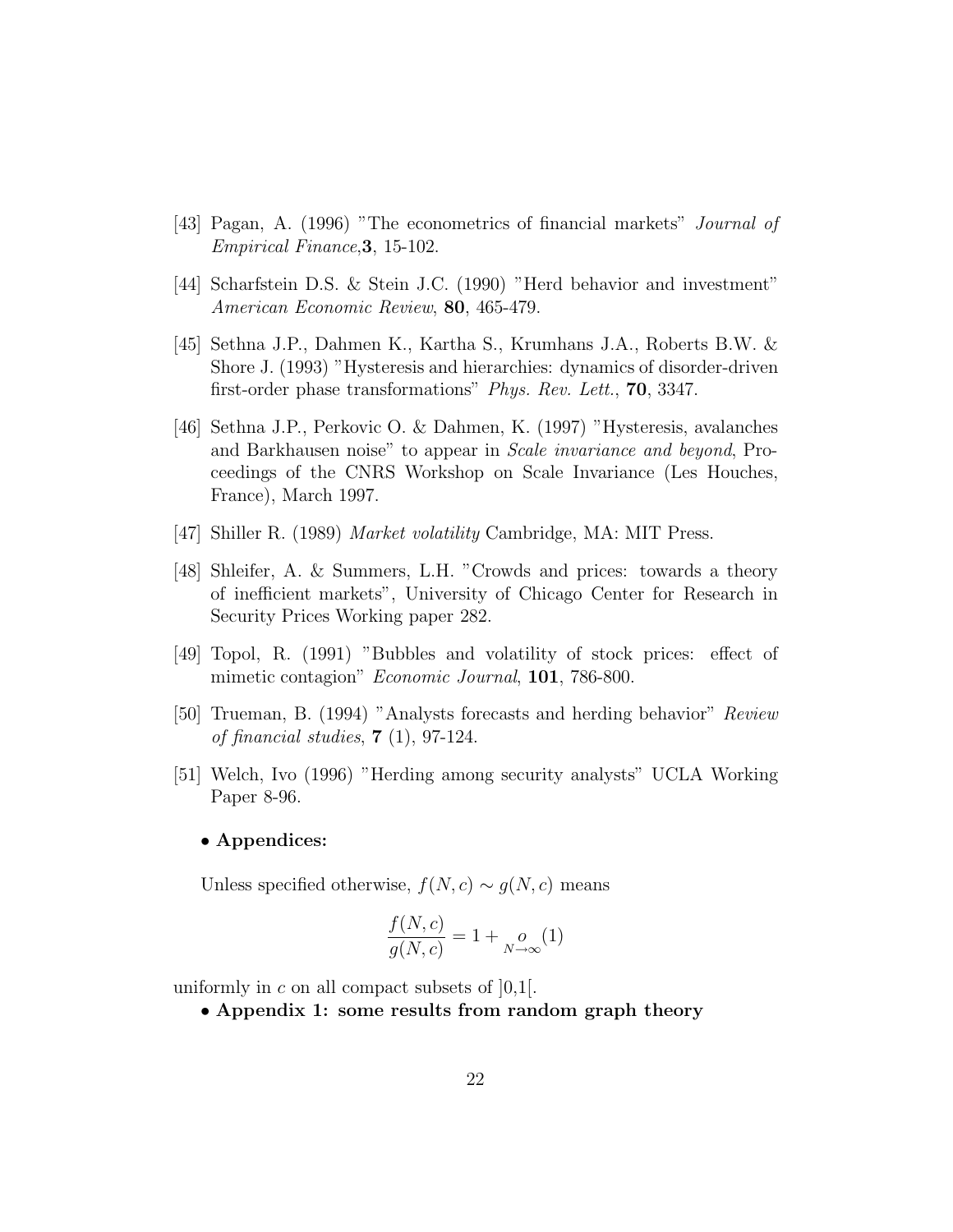In this appendix we will review some results on asymptotic properties of large random graphs. Proofs for most of the results may be found in [[19](#page-19-0)] or [[8](#page-18-0)].

Consider N labeled points  $V_1, V_2, ...V_N$ , called *vertices*. A link (or edge) is defined as an unordered pair  $\{i, j\}$ . A graph is defined by a set V of vertices and a set E of edges. Any two vertices may either be linked by one edge or not be linked at all. In the language of graph theory, we will consider nonoriented graphs without parallel edges. We shall always denote the number of vertices by  $N$ . A path is defined as a finite sequence of links such that every two consecutive edges and only these have a common vertex. Vertices along a path may be labeled in two ways, thus enabling to define the extremities of the path. A graph is said to be connected if any two vertices  $V_i$ ,  $V_j$  are linked by a path i.e. there exists a path with  $V_i$  and  $V_j$  as extremities. A cycle (or loop) is defined as a path such that the extremities coincide. A graph is called a tree if it is connected and if none of its subgraphs is a cycle. A graph is called acyclic if all its subgraphs are trees.

Consider now a graph built by choosing, for each pair of vertices  $V_i$ ,  $V_j$ whether to link them or not through a random process, the probability for selecting any given edge being  $p > 0$ , the decisions for different edges being independent. A graph obtained by such a procedure is termed a random *graph* of type  $\mathcal{G}(N, p)$  in the notations of  $[8]^4$  $[8]^4$ .

In the following, we will be specifically interested in the case  $p = c/N$ . Various graph-theoretical parameters of such graphs are random variables whose distributions only depends on  $N$  and  $c$ . We shall be particularly interested in the properties of large random graphs of this type i.e.  $\mathcal{G}(N, c/N)$ in the limit  $N \to \infty$ .

The following results have been shown by Erdös and Renyi [\[19](#page-19-0)] and Bol-lobas [[8\]](#page-18-0): If  $c < 1$  then in the limit  $N \to \infty$  all point of the random graphs belong to trees except for a finite number  $U$  of vertices which belong to unicyclic components. Moreover, the probability of a vertex belonging to a cyclic component tends to zero as  $N^{-1/3}$ . For describing the structure of large random graphs for  $c < 1$  it is therefore sufficient to account for vertices belonging to trees; cyclic components do not essentially modify the results, except when  $c = 1$ .

<sup>&</sup>lt;sup>4</sup>This definition corresponds to random graphs of type  $\Gamma_{n,N}^{**}$  in [[19\]](#page-19-0) (see [\[19](#page-19-0)], p. 20).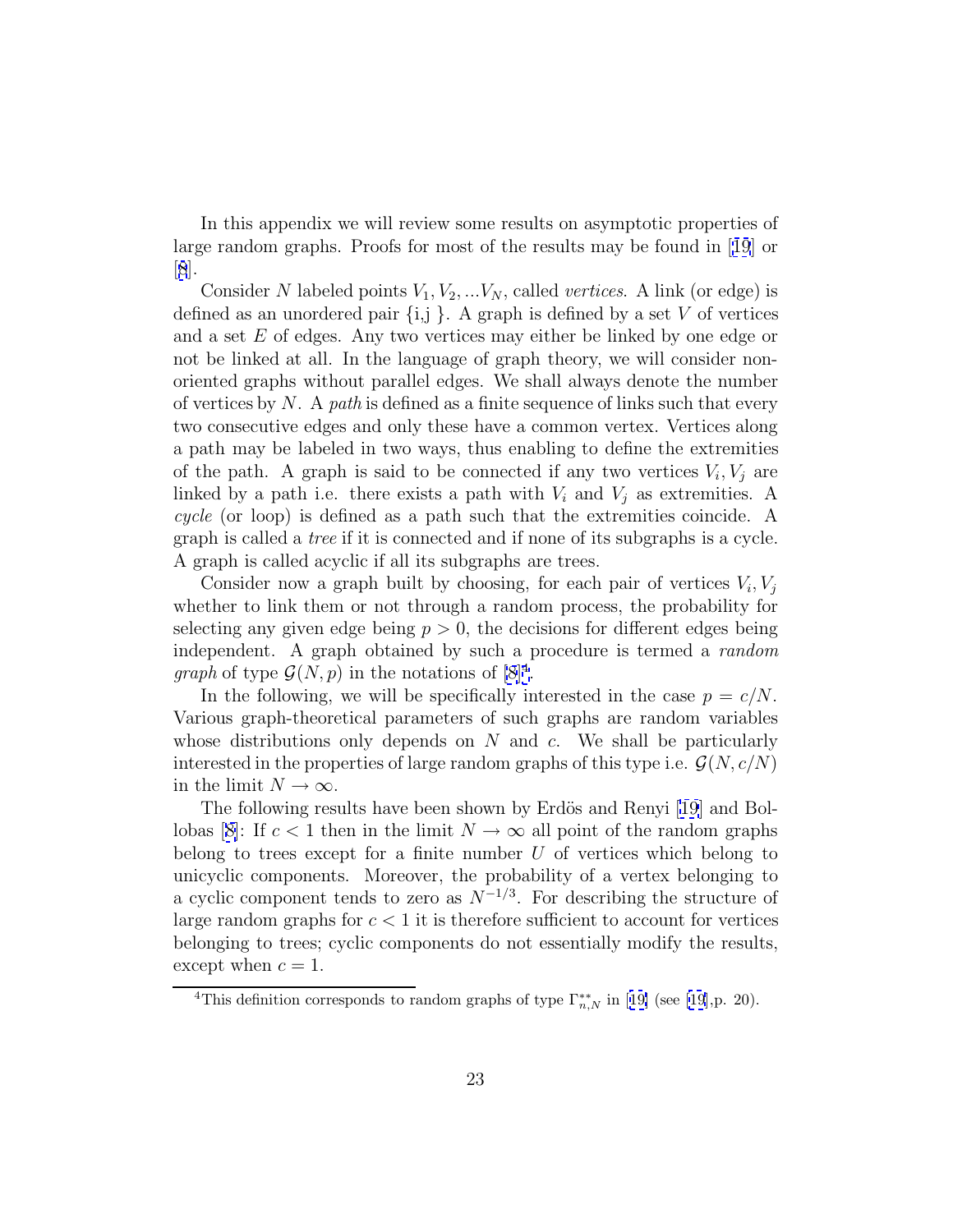More precisely ( [[8\]](#page-18-0), Theorem V.22)

$$
\overline{U} \sim \frac{1}{2} \sum_{k=3}^{\infty} (ce^{-c})^k \sum_{j=0}^{k-3} \frac{k^j}{j!}
$$

$$
\sigma^2(U) \sim \frac{1}{2} \sum_{k=3}^{\infty} k (ce^{-c})^k \sum_{j=0}^{k-3} \frac{k^j}{j!}
$$

The above expressions are valid for  $c \neq 1$ .

•**Appendix 2: Distribution of cluster sizes in a large random graph**

Let  $p_1(s)$  be the probability for a given vertex to belong to a cluster of size s in the  $N \to \infty$  limit. The moment generating function  $\Phi_1$  of the  $p_1$  is defined by :

$$
\Phi_1(z) = \sum_{s=1}^{\infty} e^{sz} p_1(s)
$$

We shall now proceed to derive a functional equation verified by  $\Phi_1$  in the large N limit when the effect of loops (cycles) are neglected.

Let  $p_N^1(s)$  be the corresponding probability in a random graph with N vertices. Adding a new vertex to the graph will modify the pattern of links, the probability of  $k$  new links from the new vertex to the old ones being  $(c/N)^{k}(1-c/N)^{N-k}$  $\left( N\right)$ k ! . As shown above (Appendix 1) the probability of creating a cycle tends to zero for large  $N$ . The constraint that no new cycles are created by the new links imposes that the k links are made to vertices in k different clusters of sizes. If  $s_1, s_2, \ldots s_k$  are the sizes of these clusters, the new links will create a new cluster of size  $s_1 + s_2 + \ldots + s_k + 1$ .

$$
p_{N+1}^1(s) = \sum_{k=1}^N \sum_{s_1,\dots,s_k=1}^N \binom{N}{k} \left(\frac{c}{N}\right)^k (1-\frac{c}{N})^{N-k} \delta(s_1+s_2+\dots+s_k+1-s) p_N^1(s_1) p_N^1(s_2) \dots p_N^1(s_k)
$$

Multiplying both sides by  $e^{sz}$  and summing over s gives:

$$
\Phi_1(z, N+1) = e^z [1 + \frac{c}{N} + \Phi_1(z, N) \frac{c}{N}]^N
$$

which gives in the large  $N$  limit: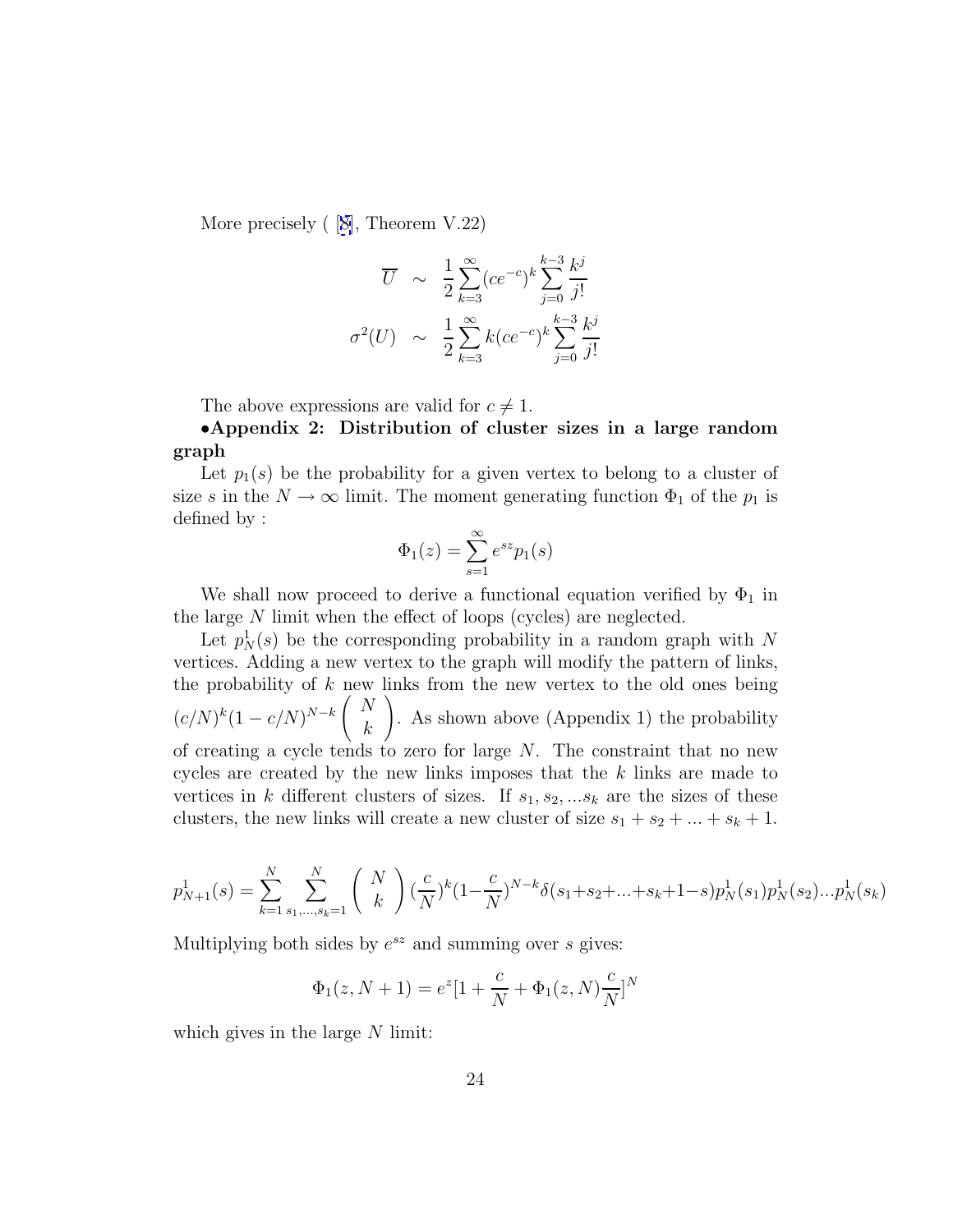$$
\Phi_1(z) = e^{z + c(\Phi_1(z) - 1)}
$$

from which various moments and cumulants may be calculated recursively. The distribution of clusters sizes  $p(s)$  is then given by

$$
p(s) = A(c)\frac{p_1(s)}{s}
$$

where  $A(c)$  is a normalizing constant defined such that  $\int p(s)ds = 1$ .

#### • **Appendix 3: Number of clusters in a large random graph**

Let  $n_c(N)$  be the number of clusters (connected components) in a random graph of size N defined as above.  $n_c$  is a random variable whose characteristics depend on N and the parameter c. In this section we will show that  $n_c$  has an asymptotic normal distribution when  $N \to \infty$  and that for large N, the j-th cumulant  $C_j$  of of  $n_c$  is given by:

$$
C_j \underset{N \to \infty}{\sim} \frac{(-1)^j N c}{2}
$$

From a well known generalization of Euler's theorem in graph theory

$$
l(N) - N + n_c(N) = \chi(N)
$$

where  $\chi(N)$  is the number of independent cycles and  $l(N)$  the number of links. This implies in turn

$$
\overline{n_c(N)} = N(1 - \frac{c}{2}) + O(1)
$$

We shall retrieve this result below, and proceed to calculate higher moments via an approximation. Define the moment generating function for the variable  $n_c(N)$  to be

$$
\Phi_N(z, c) = \overline{e^{n_c z}} = \sum_{k=1}^N P_{N,c}(n_c = k)e^{kz}
$$

The j-th moment of  $n_c$  is then given by:

$$
\overline{n_c^j} = \frac{\partial^j \phi_N}{\partial z^j}(0, c)
$$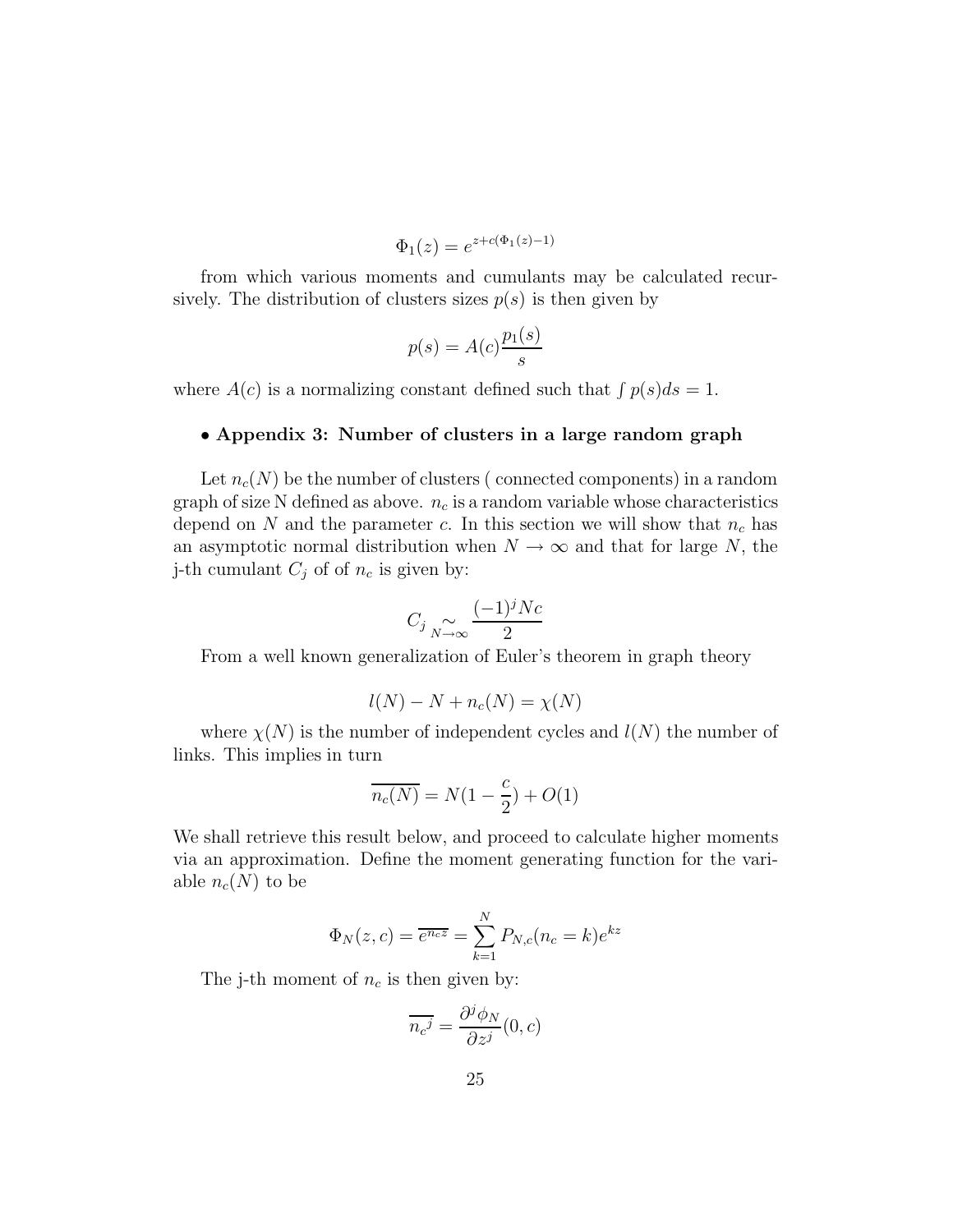Let us also consider the cumulant generating function  $\Psi$  defined by  $\Phi(z)$  =  $\exp \Psi(z)$ . The j-th cumulant of the distribution of  $n_c$  may then be calculated as

$$
C_j(N,c) = \frac{\partial^j \Psi_N}{\partial z^j}(0,c)
$$

We will now establish an approximate recursion relation between  $\Phi_N$  and  $\Phi_{N+1}$ . Take a random graph of size N, the probability of a link between any two vertices being  $p = c/N$ . In order to obtain a graph with  $N + 1$  vertices, add a new vertex and choose randomly the links between the new vertex and the others. Note that since in a graph of size  $N$  the link probability is  $p_N = c/N$ , our new graph will correspond to a graph of size  $N + 1$  with parameter  $c' = c(N + 1)/N$  so that the link probability is  $c'/(N + 1) = c/N$ . We will assume that the probability of two links being made to the same cluster is negligible i.e. that no cycles are created by the new links, which is a reasonable approximation given the results in Appendix 1. In this case, each k links emanating from the new vertex will diminish the number of clusters by  $k - 1$ , giving the following recursion relation:

$$
P_{N+1,c'}(n) = (1 - \frac{c}{N})^N P_{N+1,c'}(n+1) + \sum_{k=1}^N {N \choose k} (\frac{c}{N})^k (1 - \frac{c}{N})^{N-k} P_{N+1,c'}(n+k-1)
$$

Multiplying each side by  $e^{nz}$  and summing over  $n = 1..N$  gives:

$$
\Phi_{N+1}(z, c') = e^z \Phi_N(z, c) [1 + \frac{c}{N} (e^{-z} - 1)]^N
$$

or, in terms of the cumulant-generating function  $\Psi_N$ :

$$
\Psi_{N+1}(z, c(1+\frac{1}{N})) = z + \Psi_N(z, c) + \ln(1+\frac{c}{N}(e^{-z}-1))^N
$$
 (\*)

When  $N \to \infty$ , an first order expansion in  $\frac{1}{N}$  gives:

$$
\Phi_{N+1}(z,c) + \frac{c}{N} \partial_2 \Phi_{N+1}(z,c) = e^z \Phi_N(z,c) \exp(c(e^{-z}-1)[1-\frac{c^2(e^{-z}-1)^2}{N}] + o(\frac{1}{N})
$$
\n
$$
(**)
$$

where  $\partial_2$  denotes a partial derivative with respect to the second variable. The second term on the left hand side stems from the expansion in the variable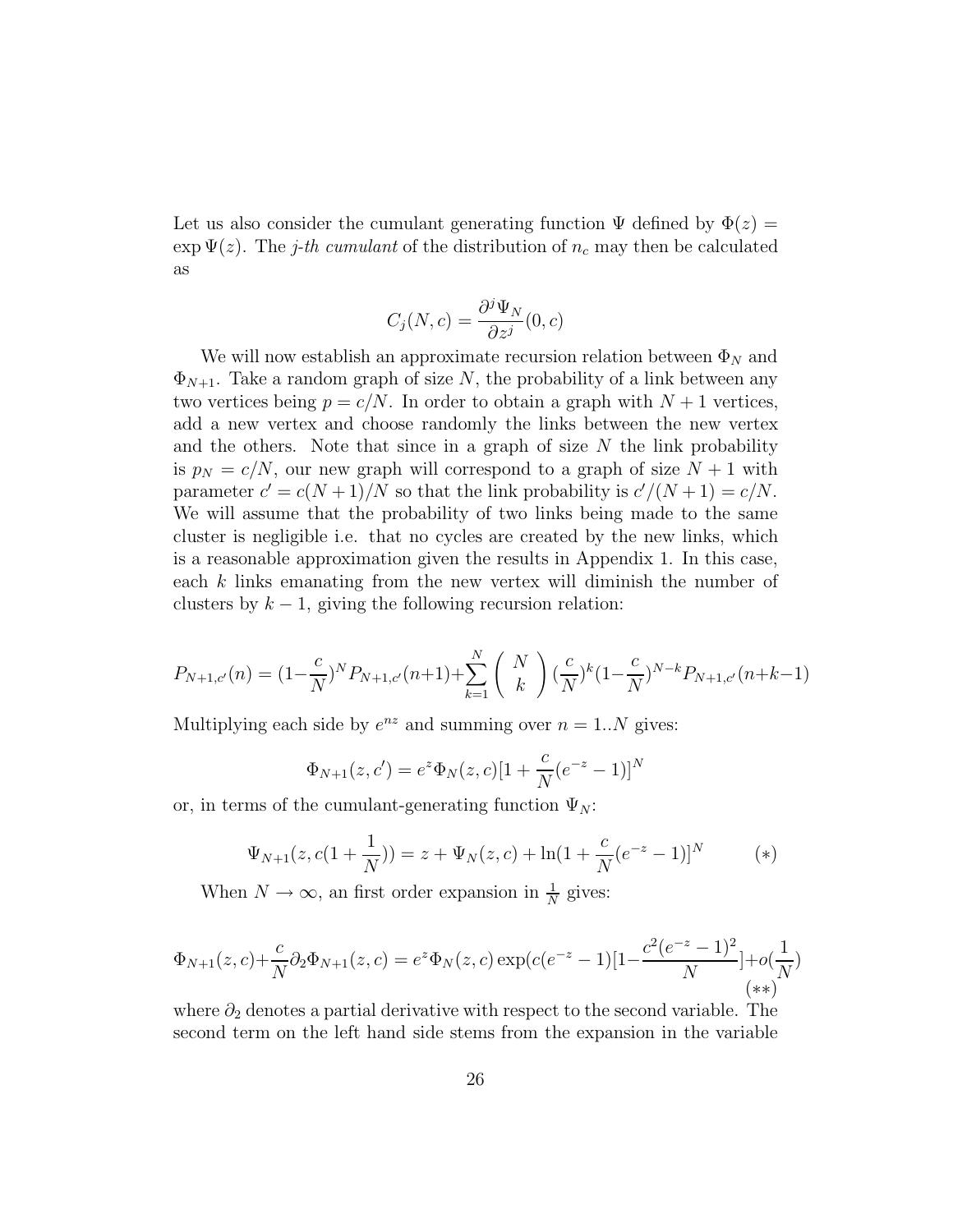$c' = c(1 + 1/N)$  and reflects the fact that the probability for a link has to be renormalized when going from a N-graph to a N+1 - graph.

By taking successive partial derivatives of  $(*)$  and  $(**)$  with respect to z one can then derive recursion relation for the moments and cumulants of  $n_c$ . Let us first retrieve the result given in appendix one for  $\overline{n_c}$ . Define  $\gamma(c)$  such that

$$
\overline{n_c} = \frac{\partial \phi_N}{\partial z}(0, c) = \gamma_1(c)N + O(1)
$$

Substituting in (\*) yields a simple differential equation for  $\gamma_1$ :

$$
\gamma_1(c) + c\gamma_1'(c) = 1 - c
$$

whose solution is  $\gamma_1(c) = (1 - c/2)$  i.e.

$$
\overline{n_c} = (1 - \frac{c}{2})N + O(1) \qquad \frac{\overline{n_c}}{N} \to 1 - \frac{c}{2}
$$

Let us now derive a similar relation for the variance  $\sigma^2(N, c) = var(n_c)$ . Let

$$
\sigma^2(N, c) = \gamma_2(c)N + O(1)
$$

By taking derivatives twice with respect to z in  $(*)$  and setting  $z = 0$  one obtains, up to first order in  $1/N$ :

$$
\gamma_2(c) + c\gamma_2'(c) = c
$$

whence  $\gamma_2(c) = c/2$  By calculating the j-th derivative in (\*) with respect to z one can derive in the same way an asymptotic expression for the  $j$ -th cumulant of  $n_c$ :

$$
C_j \underset{N \to \infty}{\sim} \frac{(-1)^j N c}{2}
$$

Note that the asymptotic forms for cumulants of  $n_c$  are identical to those of a random variable Z with the following distribution:

$$
P(Z = k) = \frac{\left(\frac{Nc}{2}\right)^{N-k}}{(N-k)!}e^{-\frac{Nc}{2}}
$$

i.e.  $N-Z$  is a Poisson variable with parameter  $Nc/2$ . Without rescaling, this distribution becomes degenerate in the large N limit. Nevertheless for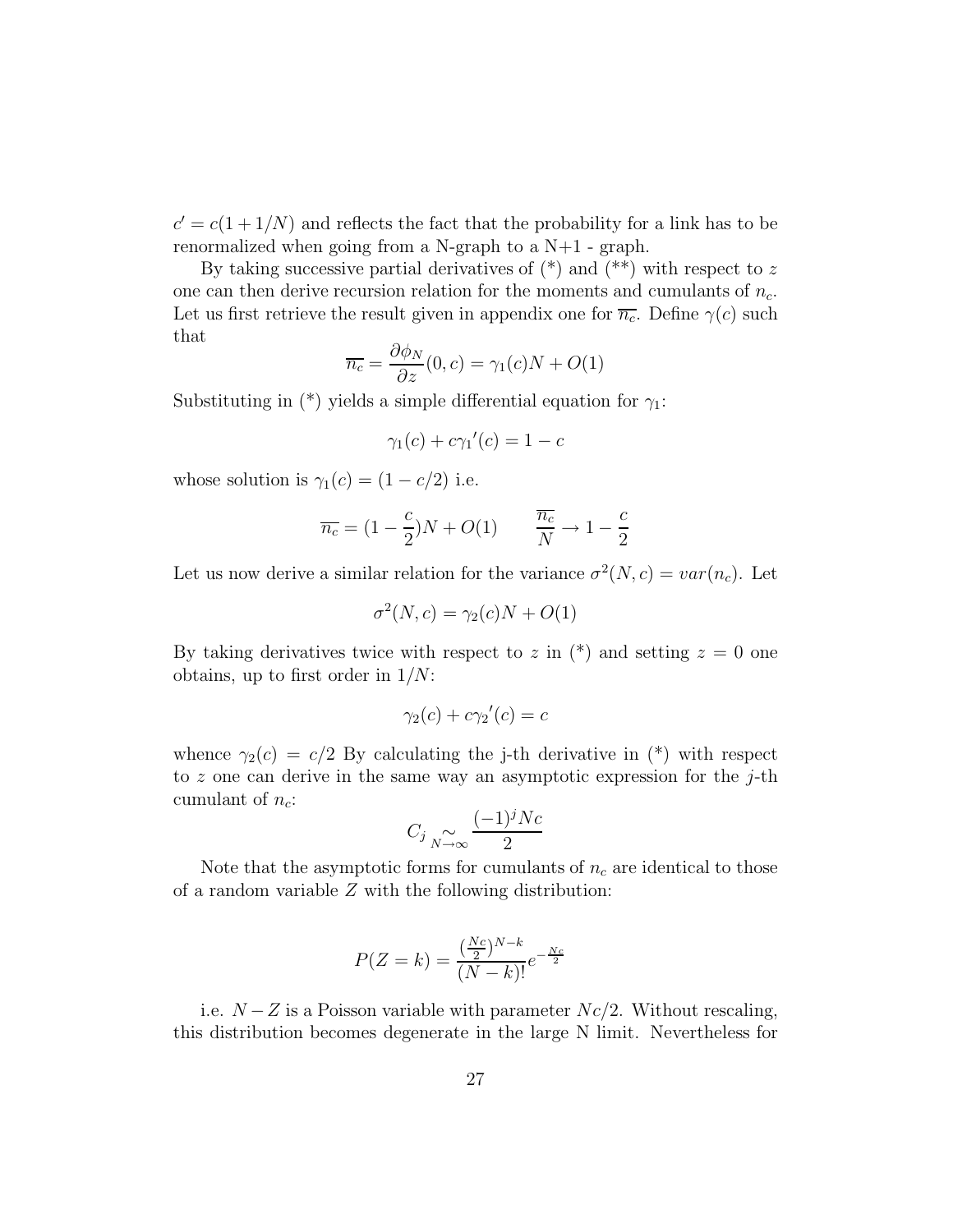finite N both  $\Phi_N$  and  $\Psi_N$  are analytic functions of z in a neighborhood of zero. Consider now the rescaled variable:

$$
Y_N = \frac{n_c - N(1 - \frac{c}{2})}{\sqrt{Nc/2}}
$$

 $Y_N$  has zero mean and unit variance and its higher cumulants tend to zero:

$$
\forall j \geq 3, C_j(Y_N) \underset{N \to \infty}{\to} 0
$$

The standard normal distribution is the only distribution with zero mean, unit variance and zero higher cumulants. Under these conditions, one can show [[22](#page-19-0)] that the convergence of the cumulants implies convergence in distribution:

$$
\frac{n_c - N(1 - \frac{c}{2})}{\sqrt{Nc/2}} \sim \mathcal{N}(0, 1)
$$

#### • **Appendix 4: distribution of aggregate excess demand**

In this appendix we derive an equation for the generating function ofthe variable  $\Delta x$  which represents in our model the one-period return of the asset. The relation between  $\Delta x$  and other variables of the model is given by equation (5):

$$
\Delta x = \frac{1}{\lambda} \sum_{\alpha=1}^{n_c} W_{\alpha} \phi_{\alpha} = \frac{1}{\lambda} \sum_{\alpha=1}^{n_c} X_{\alpha}
$$

where  $n_c$  is the number of clusters or trading group i.e. the number of connected components of the random graph in the context of our model.  $n_c$ is itself a random variable, whose cumulants are known in the  $N \to \infty$  limit (see Appendix 3). As for the random variables  $X_{\alpha}$ , their distribution is given by Eq. $(8)$ 

$$
P(\Delta x = x) = \sum_{k=1}^{N} P(n_c = k) \sum_{j=0}^{k} {k \choose j} (2a)^j (1 - 2a)^{k-j} f^{\otimes j}(\lambda x)
$$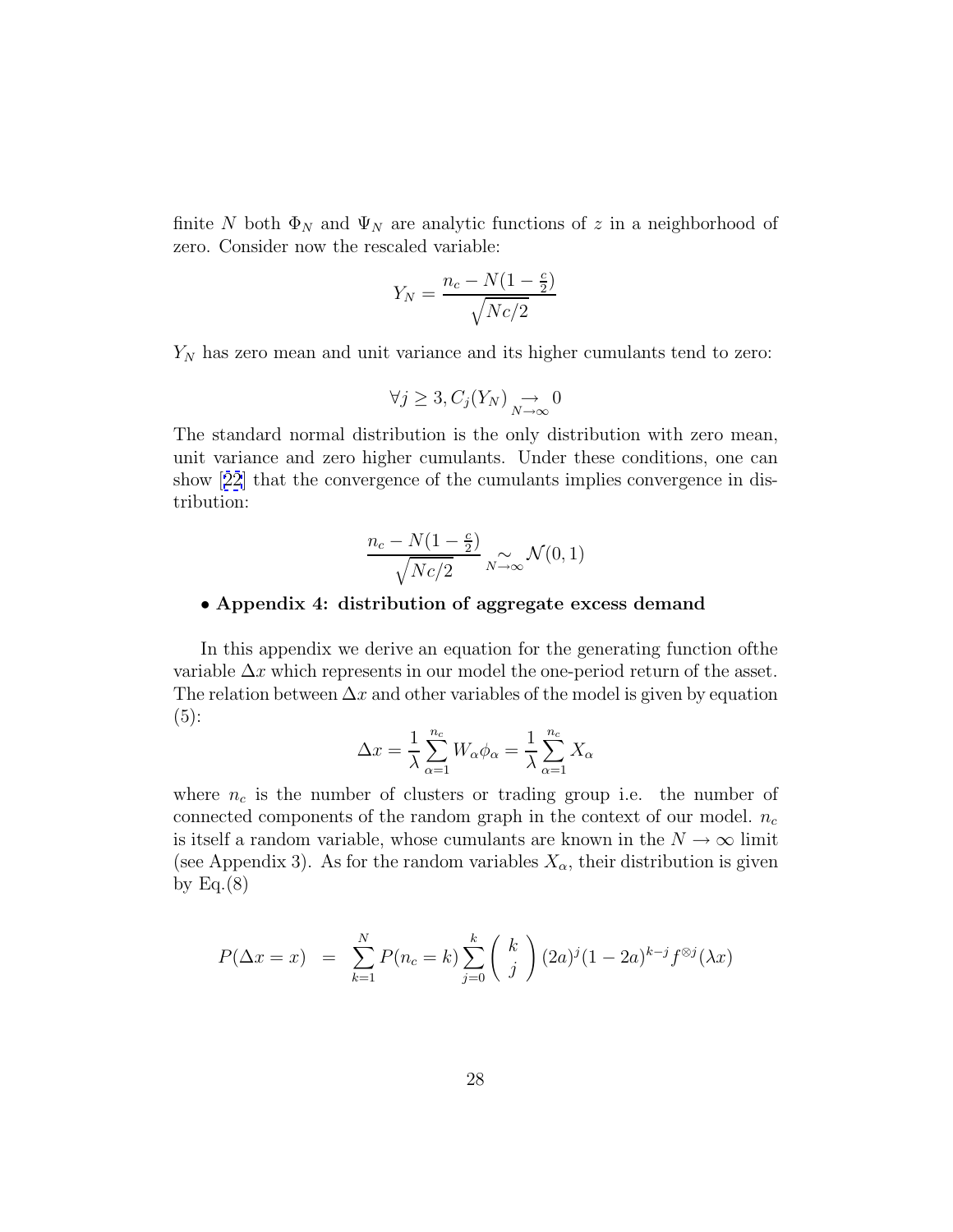In order to calculate this sum, let us introduce the moment generating functions for  $\Delta x$  and  $X'_{\alpha}$ :

$$
\tilde{f}(z) = \sum_{s} f(s)e^{sz}
$$
  $\mathcal{F}(z) = \sum_{s} P(\lambda \Delta x = s)e^{sz}$ 

Multiplying the right hand side of the equation above by  $e^{\lambda x z}$  and summing over  $s = \lambda x$  yields:

$$
\mathcal{F}(z) = \sum_{k=1}^{N} P(n_c = k)[1 - 2a + 2a\tilde{f}(z)]^k
$$
  
=  $\Phi[\ln(1 + 2a(\tilde{f}(z) - 1))]$   
=  $\exp[\Psi(\ln(1 + 2a(\tilde{f}(z) - 1)))]$ 

where  $\Psi(z)$  is the cumulant generating function of the number of clusters defined in appendix 3.  $\Psi$  is an analytic function whose series expansion is given by the cumulants of  $n_c$ 

$$
\Psi(z) = Nz + \frac{Nc}{2} \sum_{k=1}^{\infty} \frac{(-z)^j}{j!} = Nz + \frac{Nc}{2} (e^{-z} - 1)
$$

one can evaluate the above sum in the large N limit as

$$
\mathcal{F}(z) = \exp[\Psi(\ln(1 + 2a(\tilde{f}(z) - 1)))]
$$

$$
= \gamma^N \exp[\frac{Nc}{2}(\frac{1}{\gamma} - 1)]
$$

where

$$
\gamma=[1+2a(\tilde{f}(z)-1)]
$$

Recall that 2a corresponds to the fraction of agents who are active in the market in a given period. Therefore  $2aN$  is the average number of buy and sell orders sent to the market in one period. We shall choose  $a(N)$  such that in the limit  $N \to \infty$  the number of orders has a finite limit, which we will denote by  $N_{orders}$ :  $2aN \rightarrow N_{orders}$ . More precisely if we assume that  $2a = N_{orders}/N + o(1/N)$  then

$$
\gamma^N = \exp[N_{orders}(\tilde{f}(z) - 1)] + O(\frac{1}{N})
$$

$$
(\frac{1}{\gamma} - 1) = -\frac{N_{orders}(\tilde{f}(z) - 1)}{N} + o(\frac{1}{N})
$$